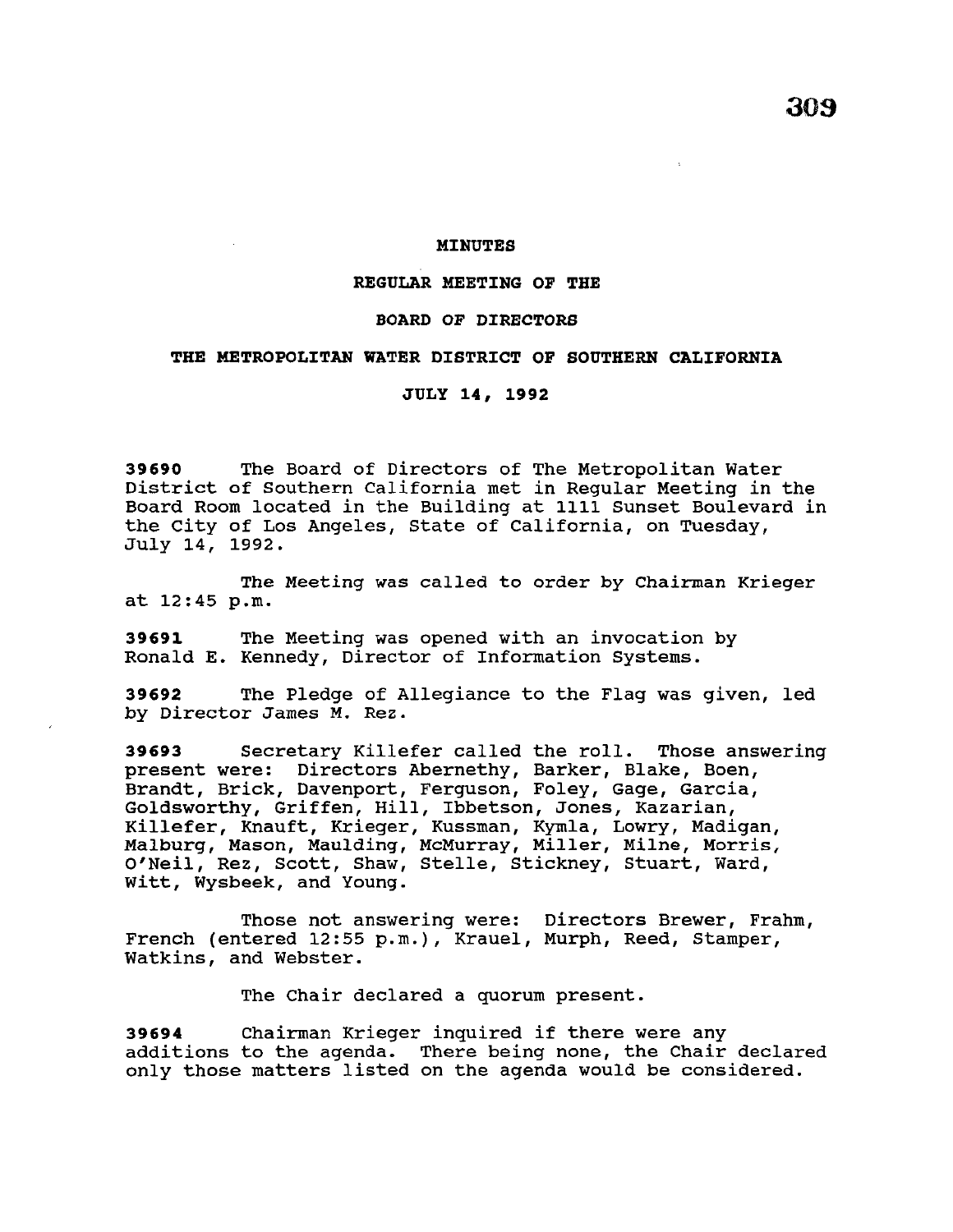**39695** Chairman Krieger invited members of the public to address the Board on matters within the Board's jurisdiction.

Jules Kimmett, Chairman, Concerned Citizens of Burbank, requested more information be made available to the public regarding the arrangements for leasing additional office space.

Director French took his seat at 12:55 p.m.

Former Director Michael A. Nolan urged Directors to become well acquainted with their legislators, irrespective of party affiliation, so that the legislators' questions about water-related issues will be directed to them, opening up a valuable channel of communication.

Bryan Bridges, resident of Huntington Beach representing the Taxpayers Action Network of Orange County, expressed his concerns about, and opposition to, Metropolitan imposing any fees, rate increases, assessments, or charges for the specific purpose of raising revenues until Metropolitan has exhausted all avenues of reducing operating and administrative costs. He urged the Board to investigate the cost-benefit of constructing desalination plants versus constructing the proposed \$6 billion capital improvement plan.

Linda Grau, a resident of Irvine, strongly urged that, before Metropolitan imposes any additional fees and charges, there be major cost-cutting across-the-board.

**39696** Kathleen Dale, representing the Association of Environmental Professionals, presented an award to the Board in recognition of Metropolitan's outstanding contribution in furthering the standards of environmental reporting in connection with the Santa Rosa Plateau Mitigation Agreement.

In accepting the award on behalf of the Board, Chairman Krieger commended staff for this major accomplishment and those staff members deserving special recognition; namely, Kathy Kunysz, Dennis Majors, Greg Taylor, and Jarlath Oley.

**39697** There being no objection, the Chair ordered the reading of the Minutes of April 23-25, May 12, and May 29, 1992, dispensed with, copies having been mailed to all Directors.

Director stuart moved, seconded by Director Barker and carried, that the foregoing Minutes be approved as mailed.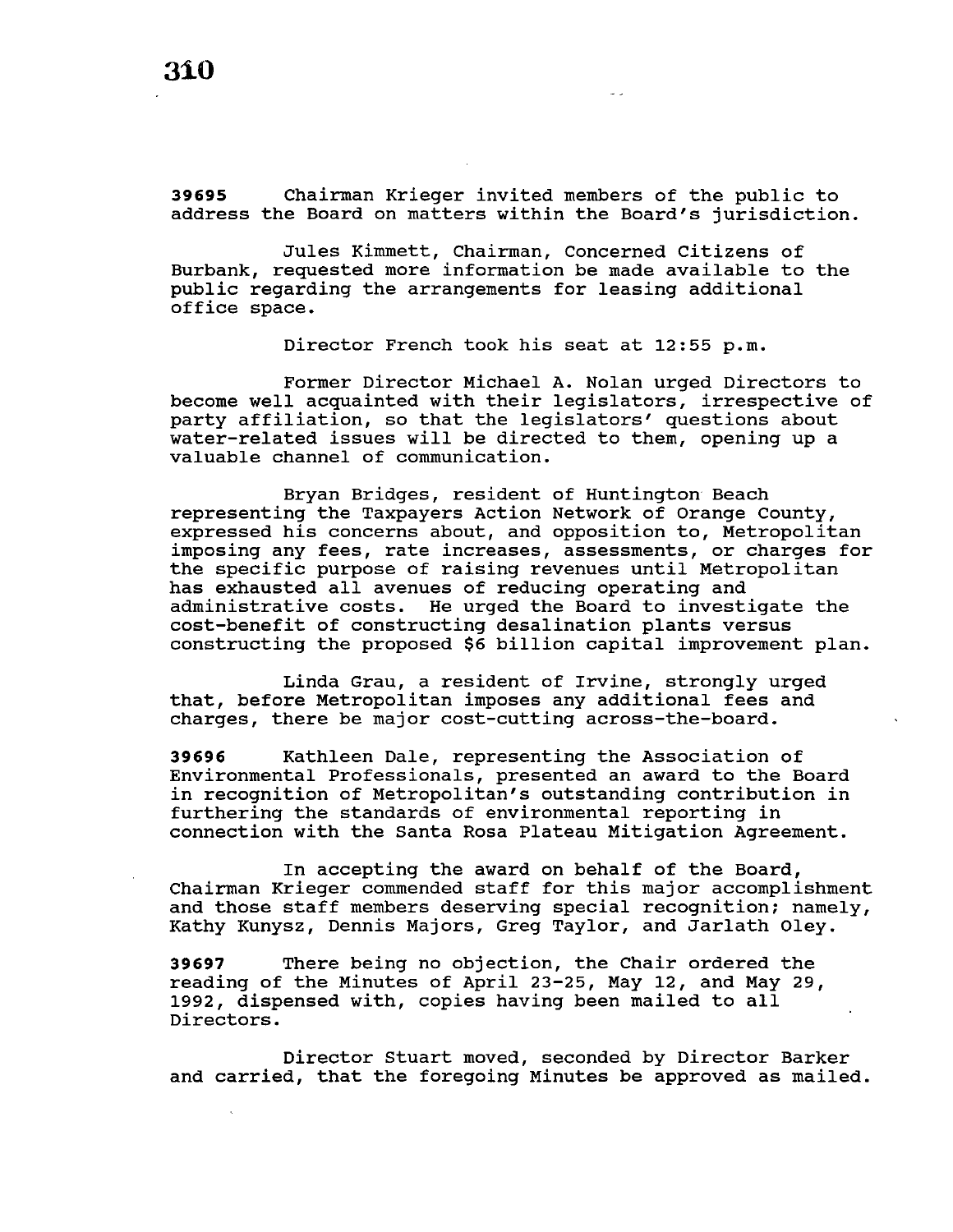**39698** Vice Chairman Griffen moved, seconded by Director Barker and carried, authorizing the Chairman of the Board to approve an amendment to the existing contract with Price Waterhouse, in an amount not to exceed \$5,000, to finalize District-wide goals and objectives, as recommended in the Chair's letter dated June 29, 1992.

Directors Hill and Kazarian requested to be recorded as voting no.

Chairman Krieger announced that a workshop to review and prepare language to finalize the District-wide goals and objectives is scheduled for August 4, 1992, at 9:30 a.m. in the Board Room, and urged all Directors to participate. The results of this workshop will be presented to the Executive Committee and then to the Board at the August meetings, for final action.

**39699** Vice Chairman Griffen moved, seconded by Director Blake and carried, adjourning the Board Meeting regularly scheduled for August 11, 1992, without transaction of business to Thursday, August 20, 1992, to establish the 1992-93 tax levy. Most committees will meet on Wednesday, August 19, 1992.

**39700** Special Nominating Committee Chairman Stuart submitted the committee's nomination of Director James M. Rez to serve as a nonofficer member of the Executive Committee for the unexpired portion of the term ending December 31, 1993, to fill the vacancy created by the resignation of Ina S. Roth.

The Chair called for other nominations from the floor.

Director Madigan nominated, seconded by Director Witt, Helen Romero Shaw to serve as a nonofficer member of the Executive Committee.

Chairman Krieger announced that Director Shaw's name has been placed in nomination. and requested any other nominations from the floor. There being none, Director Barker moved, seconded by Director Kussman and carried, closing the nominations for the nonofficer member of the Executive Committee.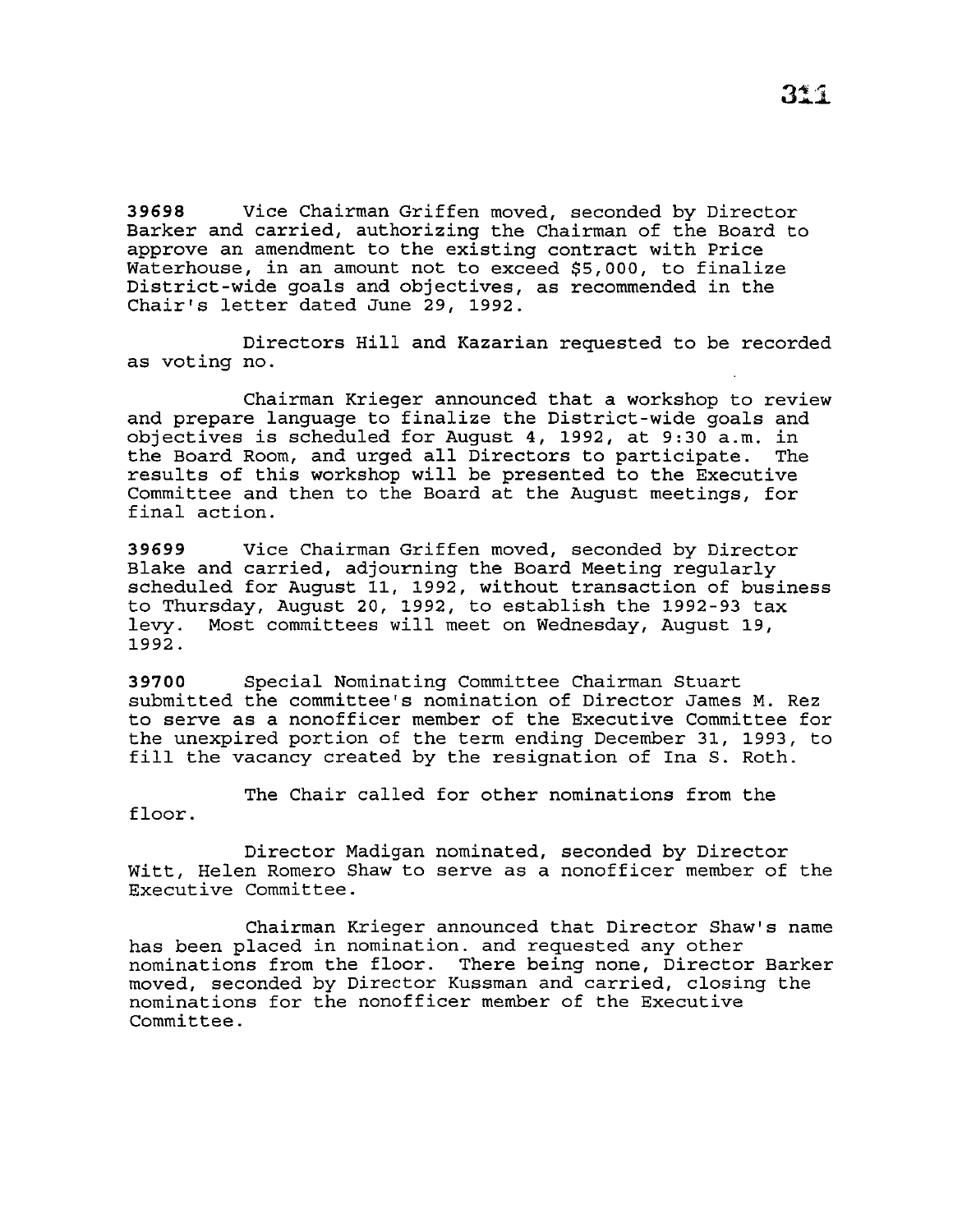Secretary Killefer called the roll for a vote on the nominee of choice, and recorded the results from that vote. The majority of the weighted vote of the Board was cast *in*  favor of Helen Romero Shaw. Chairman Krieger declared that Helen Romero Shaw has been duly elected to serve as a nonofficer member of the Executive Committee for the unexpired portion of the term ending December 31, 1993.

**39701** Vice Chairman Griffen moved, seconded by Water Problems Committee Chairman Barker and carried, that the Board repeal **Resolution 8368,** which would have imposed an availability of service charge, and rely on available reserves for any resulting shortfall, as set forth *in* the General Manager's letter dated July 13, 1992, revised from his letter of July 1, 1992.

General Manager Boronkay explained with the introduction of SB 2070 by Senator Ayala, and *in* light of the opinion rendered by Legislative Counsel and the Attorney General supporting the Senator's position that Metropolitan does not have the authority to impose both a standby (parcel) charge and an availability of service charge concurrently, it appears prudent not to impose both charges at this time. By repealing the availability of service charge and imposing only the standby (parcel) charge, there will be a \$25 million shortfall *in* anticipated firm revenue. The committees have instructed staff to investigate and report on viable options for a firm source of revenue which could be imposed *in* the year 1993, he advised.

Special Budget Committee Chairman Kymla reported that the committee will be reviewing the budget to determine if further reductions can be made, and to evaluate if any of<br>the capital improvement programs can be deferred. The the capital improvement programs can be deferred. determinations of the committee will be reported to the appropriate committees and to the Board in the near future, he stated.

**39702** Director Blake moved, seconded by Director Barker and carried, granting the requests for a sixty-day leave of absence from:

> Director Dan Webster, commencing July 14 Director Regina Murph, commencing August 1

**39703** Assistant General Manager McGuire reported that with the increased activities in the areas of legislation, capital improvement projects, and water management, the volume of Board letters increased accordingly.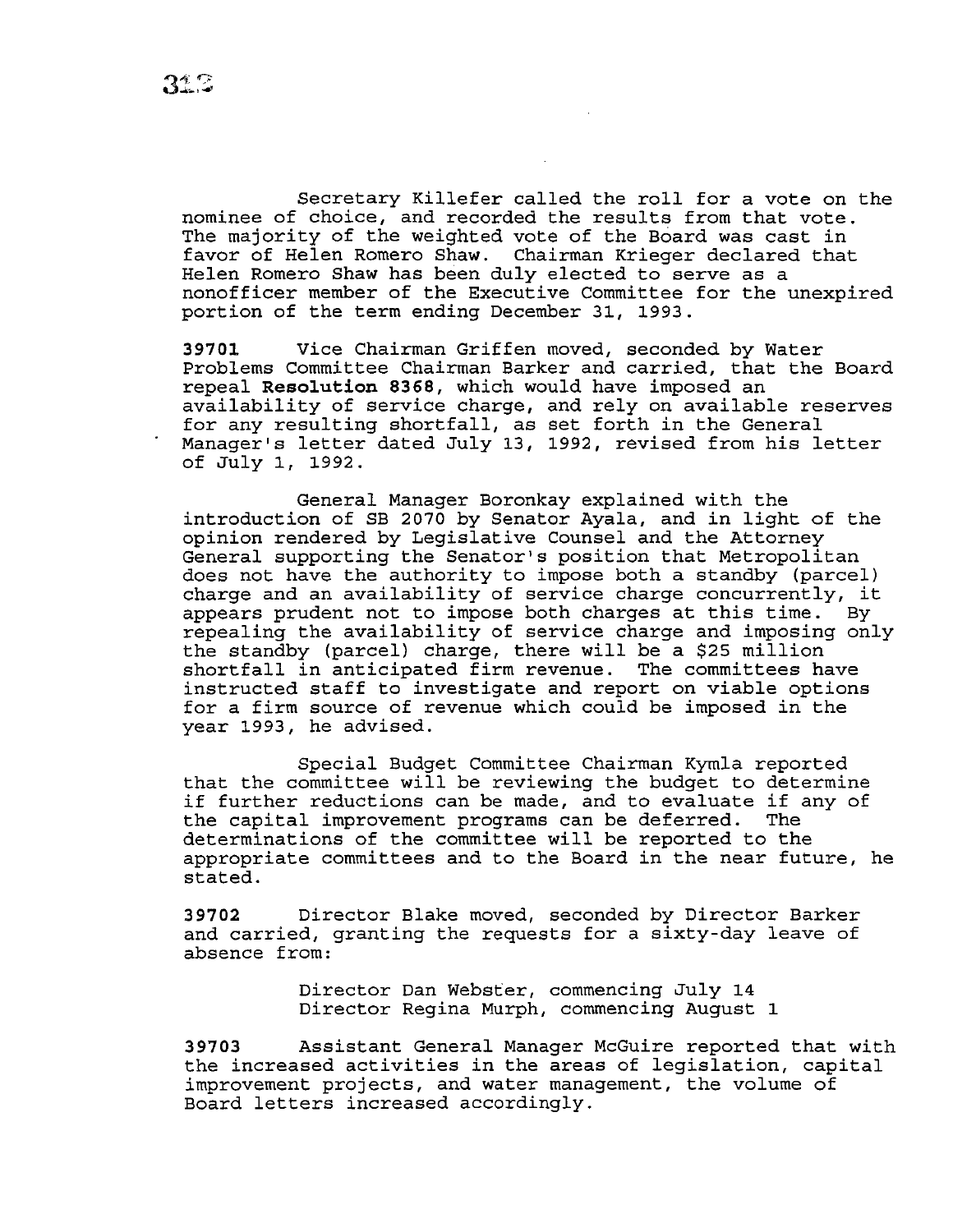Assistant Director of Finance Becker gave a slideillustrated presentation on Metropolitan's financial condition.

 $\Delta\omega_{\rm{eff}}$ 

**Contractor** 

Assistant General Manager Balcerzak reported that no damage was experienced on either Metropolitan's or the State Water Project facilities as a result of the recent earthquakes. He advised that the recommendation for selection of the consultant to serve as program manager for the Eastside Reservoir Project is before the Board today for action, and that the request for proposals for the main design consultant has been distributed. The Eastside Reservoir Project group will be relocated to Cal Plaza Two on August 1.

Chief Engineer Snyder gave a slide-illustrated presentation showing the progress of the construction program at the Jensen Plant and of the Washwater Reclamation facility at Diemer.

Chief of Operations Singer gave a water supply update; reporting that water sales for fiscal year 1991-92 totalled 1,889,000 acre-feet. He advised that for calendar year 1992, there will be 2,250,000 acre-feet of water available to Metropolitan with projected demands of 2,150,000 acre-feet, providing 100,000 acre-feet for storage. The available water supply for calendar year 1993 does not look promising, he said, as the Sacramento River Index, the measurement of runoff, is now projecting 8,800,000 acre-feet, reduced from the previous forecast of 10,400,000 acre-feet. On the Colorado River System, he advised, the runoff into Lake Powell is fifty percent of average.

Assistant General Manager Georgeson reported that the representatives from the Seven Colorado River Basin States met on July 9, and approved the decision by the Secretary of Interior to continue into 1993 the same water allocation as in 1992; thereby assuring Metropolitan will have a full Colorado River Aqueduct, but obligated to repay any overage during the subsequent three-year period. The land fallowing program in Palo Verde Irrigation District is anticipated to provide the water supply to cover any overage, he stated. On July 29, there will be a meeting with the Director of the Department of Water Resources to investigate the available options for improving the State Water Project supplies, he advised. The State Water Resources Control Board has scheduled a hearing on July 17 to receive testimony in connection with the Bay/Delta Interim standards, with Metropolitan's Board Chair and staff participating, he reported.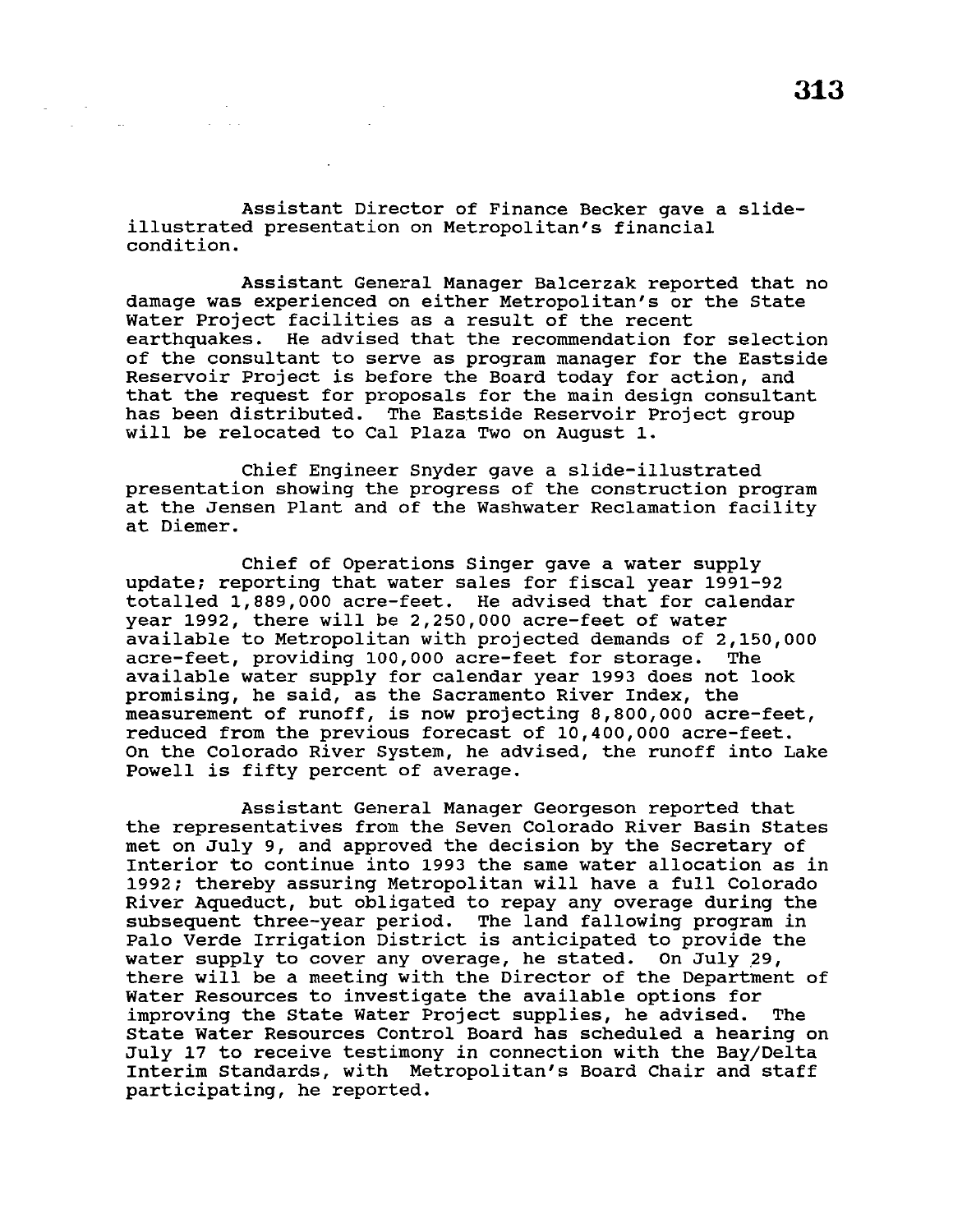**39704** General Manager Boronkay presented an update on pending Federal legislation pertaining to the Central Valley Project, which has the potential of supplying very substantial quantities of water to urban areas in California, including Southern California.

**39705** General Counsel Vendig reported on the activities of the Legal Department in connection with (1) the office space lease for 166,000 square feet at Cal Plaza Two, and issues in connection with the WCT Building; and (2) the Bay/Delta Interim Standard process. Mr. Vendig announced his retirement effective December 31, 1992.

Director Knauft moved, seconded by Director Blake, and the Board approved the Consent Calendar Items M.I. **39706**  through **M.I. 39722,** as follows:

**39706** Authorized the General Counsel to amend the existing agreement with Mr. John Dibbern to increase the maximum amount payable to \$70,000 for consulting services in Arizona v. California III, as set forth in the General Counsel's letter dated June 23, 1992.

**39707** Authorized the General Manager to execute an agreement with the City of Burbank to implement the Lake Street GAC Treatment Plant, said agreement to be consistent with the major terms and conditions in the General Manager's letter dated June 30, 1992, subject to the agreement being in form approved by the General Counsel.

**39708** The Board established new capital appropriations in the General Fund and authorized the transfer of costs from the operating equipment appropriation as set forth in the General Manager's letter dated June 15, 1992, as follows:

1. Appropriation No. 642, in the amount of \$1,720,100, for the development and implementation of an on-line Procurement System and the transfer of costs and appropriated amounts from the operating equipment Appropriation No. 099; and

2. Appropriation No. 643, in the amount of \$700,000, for the development and implementation of the Water Accounting, Classification and Invoicing System and the transfer of costs and appropriated amounts from the Operation Equipment Appropriation No. 099.

Director Scott requested to be recorded as abstaining.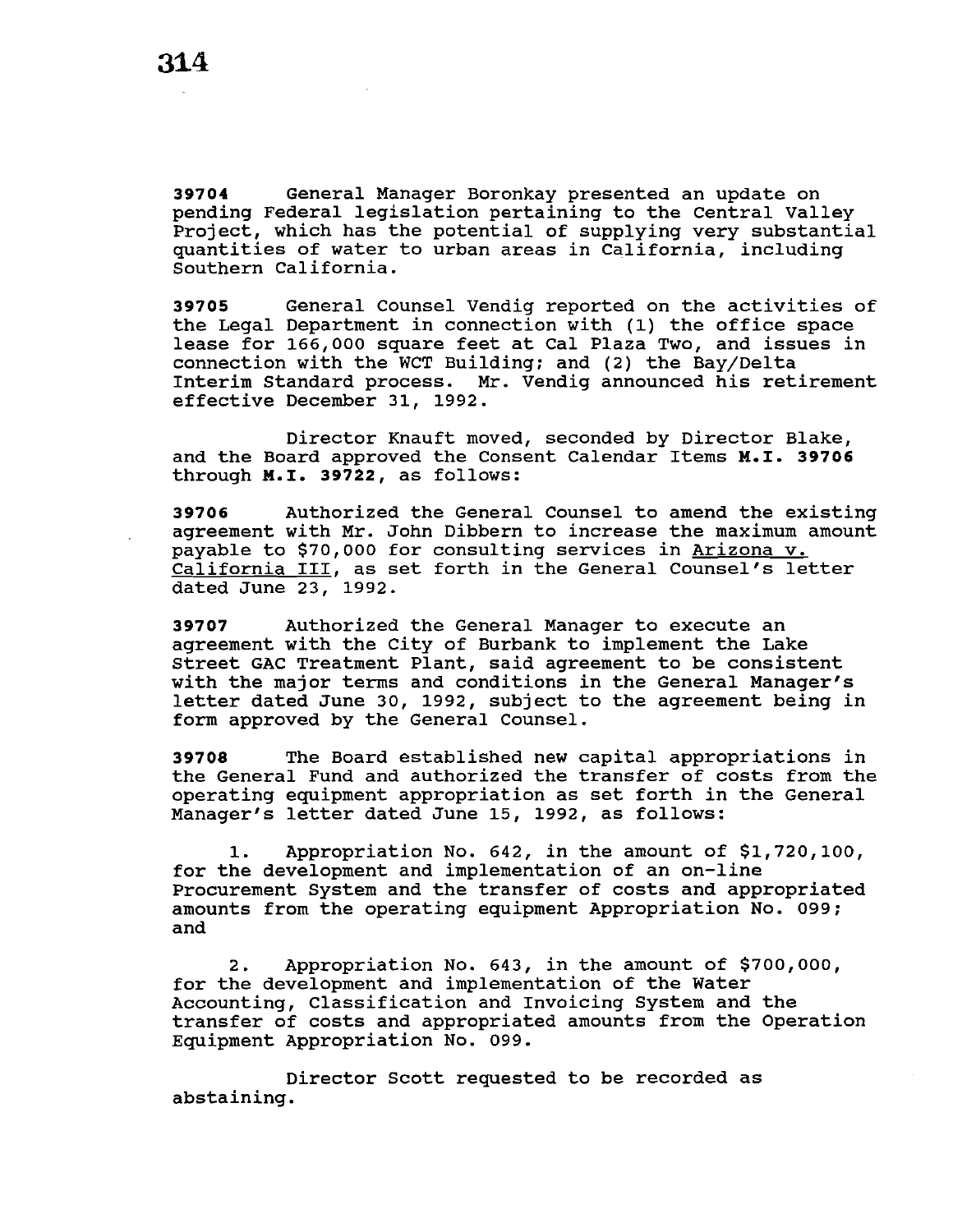**39709** Authorized (1) the General Manager to approve and undertake capital projects costing less than \$250,000 during fiscal year 1992-93, provided that the General Manager report quarterly to the Engineering and Operations Committee on such projects; and (2) Appropriation No. 645 in the amount of \$1,000,000 from the 1991 Revenue Bond Construction Fund to finance capital projects costing less than \$250,000 during fiscal year 1992-93, as set forth in the General Manager's letter dated June 26, 1992.

 $\sim 10^{11}$  km  $^{-1}$ 

Director Kazarian requested to be recorded as voting no.

Director Scott requested to be recorded as abstaining.

**Collection** 

**Contract Contract** 

**39710** The Board (1) prior to reaching a decision on the proposed action, considered the information contained in the final EIR and Addendum; (2) found that any changes or alterations to the project to mitigate or avoid the significant environmental effects are within the responsibility and jurisdiction of another public agency and such changes have been adopted by such other agency, or can and should be adopted by such other agency; (3) authorized the General Manager to have all work performed and delegated to him the authority to award contracts for the design and construction of a second intertie to the Rialto Pipeline at the Devil Canyon Power Plant, such contracts to be in form approved by the General Counsel, consistent with the provisions of Administrative Code Section 8113; and (4) authorized Appropriation No. 646 in the amount of \$1,500,000 from the 1991 Revenue Bond Construction Fund to finance all estimated costs for the aforementioned construction work, as set forth in the General Manager's letter dated June 26, 1992.

Director Kazarian requested to be recorded as voting no.

Director Scott requested to be recorded as abstaining.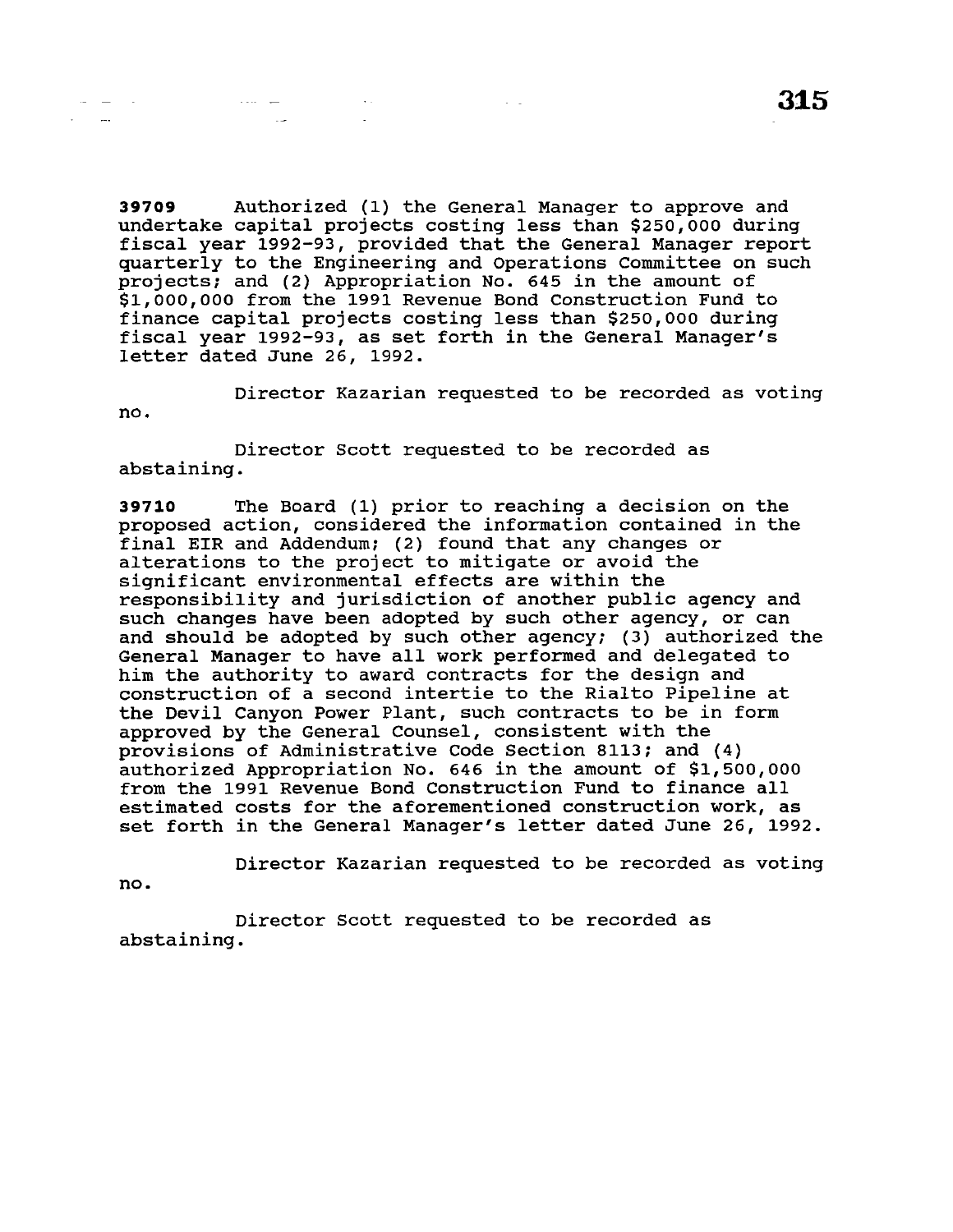**39711** Authorized Appropriation No. 647 in the amount of \$186,000 from the General Fund to finance Metropolitan's share of the environmental documentation work for the proposed All American Canal Lining Project and the Coachella Canal Lining Project, as set forth in the General Manager's letter dated June 30, 1992.

Director Davenport requested to be recorded as voting no.

**39712** Consented to Deputy General Counsel James Roberts continuing to represent Metropolitan in Golden Gate Audubon Society. et al. v. SWRCB, as set forth in the General Counsel's letter dated June 15, 1992.

**39713** The Board considered the information contained in the Negative Declaration and found that, based on Metropolitan's independent judgment of the Initial study and the comments received, there is no substantial evidence that the project will have a significant effect on the environment, and approved the Negative Declaration as proposed for the San Gabriel Basin Groundwater Cleanup Pilot and Demonstration Plants, as set forth in the General Manager's letter dated June 30, 1992.

Directors Davenport and Scott requested to be recorded as abstaining.

**39714**  regarding agriculture-supported water transfer legislation, as set forth in the General Manager's letter dated June 18, 1992. Expressed opposition to AB 2020 (Costa and Kelley)

Director Scott requested to be recorded as abstaining.

**<sup>39715</sup>**Expressed support for AB 2897 (Cortese), if amended in accordance with the principles set forth in the General Manager's letter dated June 18, 1992, regarding water transfer authorization legislation.

Director Scott requested to be recorded as abstaining.

**39716** Authorized the General Manager to support and seek passage of AB 3030 (Costa), and to support SB 867 (Thompsen/Presley), if amended to.facilitate Metropolitan's water supply efforts, regarding groundwater management legislation, as set forth in the General Manager's revised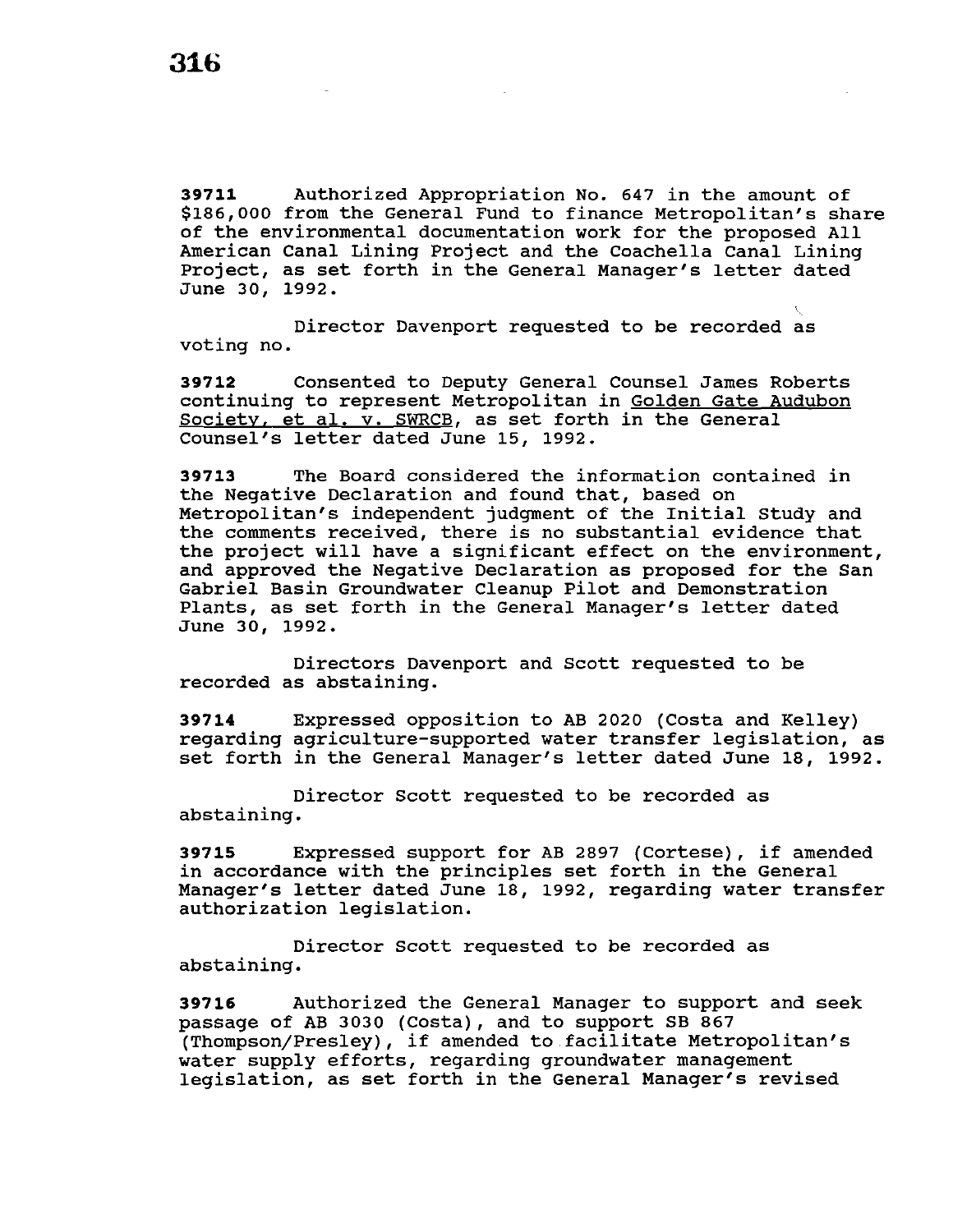letter dated July 7, 1992, and further revised in his letter of July 10, 1992.

Director Scott requested to be recorded as abstaining.

**39717** Expressed opposition to AB 3730 (Costa) regarding water transfer legislation, as set forth in the General Manager's letter dated June 18, 1992.

Director Scott requested to be recorded as abstaining.

**39718** Expressed opposition to SB 434 (Bergeson), unless amended in a manner consistent with the objectives expressed in the General Manager's letter dated June 19, 1992, as revised by his letter dated June 24, 1992, regarding a regional planning proposal.

Director Scott requested to be recorded as abstaining.

**39719** Expressed support for s. 792 (Lautenberg) relating to radon in drinking water, as set forth in the General Manager's letter dated June 16, 1992.

Director Scott requested to be recorded as abstaining.

**39720** Authorized the General Manager to bind \$75 million of liability insurance in excess of a \$25 million self-insured retention with the American Excess Insurance Association at a net annual premium of \$760,500 for fiscal year 1992-93, as set forth in the General Manager's letter dated June 29, 1992.

**39721** Adopted an allocation Conservation Credits funding policy based on percent of average total urban demand in Metropolitan's service area for the fiscal period 1987-88 to 1990-91, as set forth in the General Manager's letter dated June 30, 1992.

**39722** Expressed opposition to AB 2995 (Costa) regarding public water supplier fees, as set forth in the General Manager's letter dated June 25, 1992, revised by his letter of July 10, 1992.

Director Scott requested to be recorded as abstaining.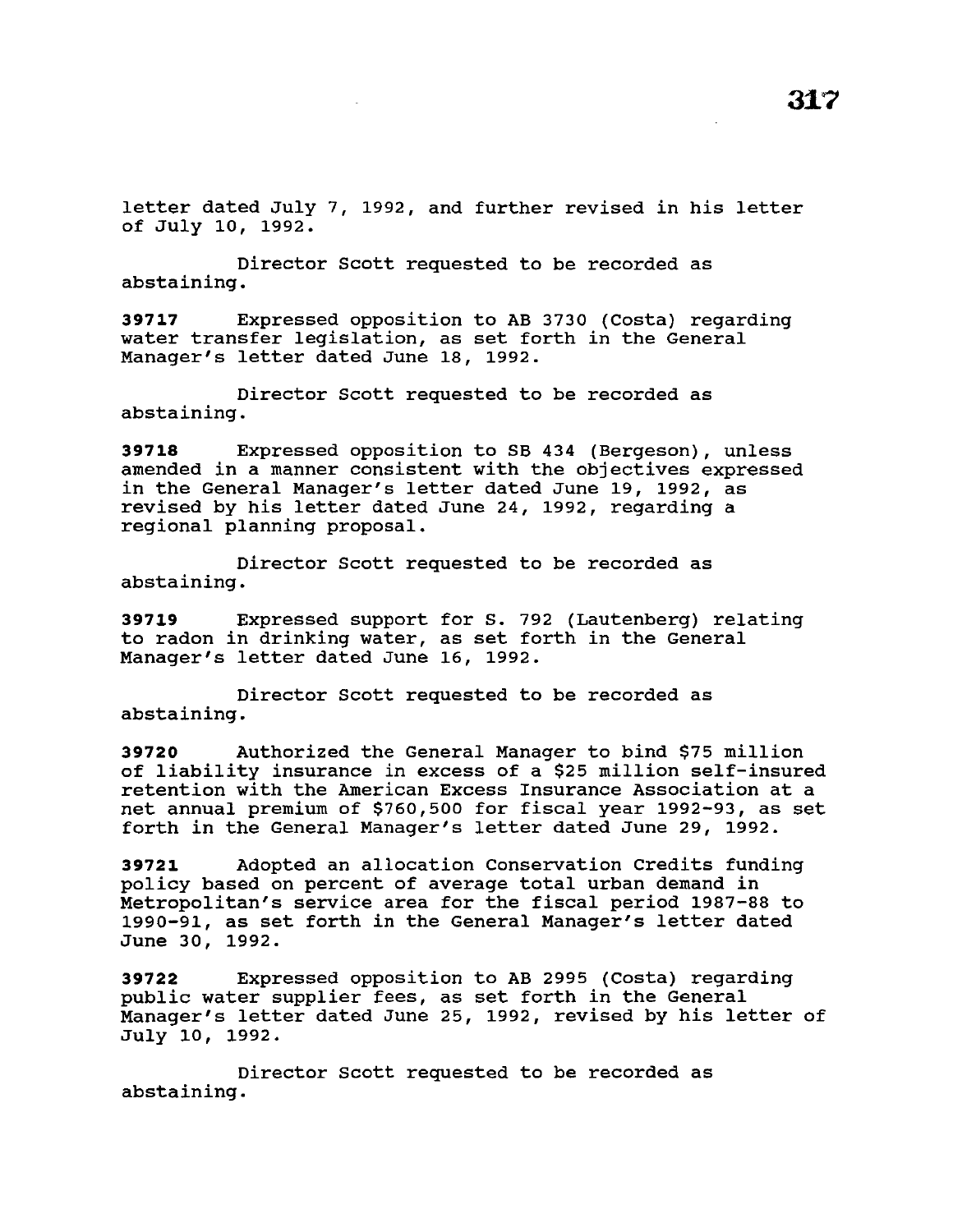**39723** Engineering & Operations Committee Chairman Boen moved, seconded by Organization and Personnel Committee Chairman Stelle, that the General Manager be authorized to enter into an agreement with Stone Marraccini Patterson for the maximum amount payable of \$300,000 for the conceptual and preliminary design of the expansion of the Water Quality Laboratory Facility in La Verne, as set forth in the General Manager's letter dated June 26, 1992.

 $\pmb{\alpha}$ 

Director of Water Quality Means described the overcrowded conditions existing in the Water Quality Laboratory, designed in 1980 to accommodate 57 specialists but, to satisfy the 1986 Safe Drinking Water Act amendments, the number of personnel has increased to 83 and will be increasing proportionately to monitor the requirements of the Act in future amendments.

Director Abernethy withdrew from the Meeting at 2:14 p.m.

Director Davenport moved, seconded by Director Hill, that this matter be tabled for one month.

The motion to table was voted upon and did not carry.

Director Kymla suggested there is a need to investigate the possibility of utilizing the private sector in lieu of expanding the Water Quality Laboratory both in size and staff so that these major capital improvements could be deferred. Director Kymla also suggested that all matters that will require large expenditures be reviewed by the Finance and Insurance Committee.

Director Mason withdrew from the Meeting at 2:20 p.m.

Director Gage urged the Board to approve the expansion of the Water Quality Laboratory to ensure that Metropolitan is in a position to comply with current and anticipated future Federal and State safe drinking water standards, which should not preclude an investigation of the possibility of utilizing the private sector.

Director Kymla offered an amendment to the motion, seconded by Director Gage, that, concurrently with the conceptual and preliminary design phase of the Water Quality Laboratory expansion, staff investigate and report on the possibility of utilizing the private sector, as well as other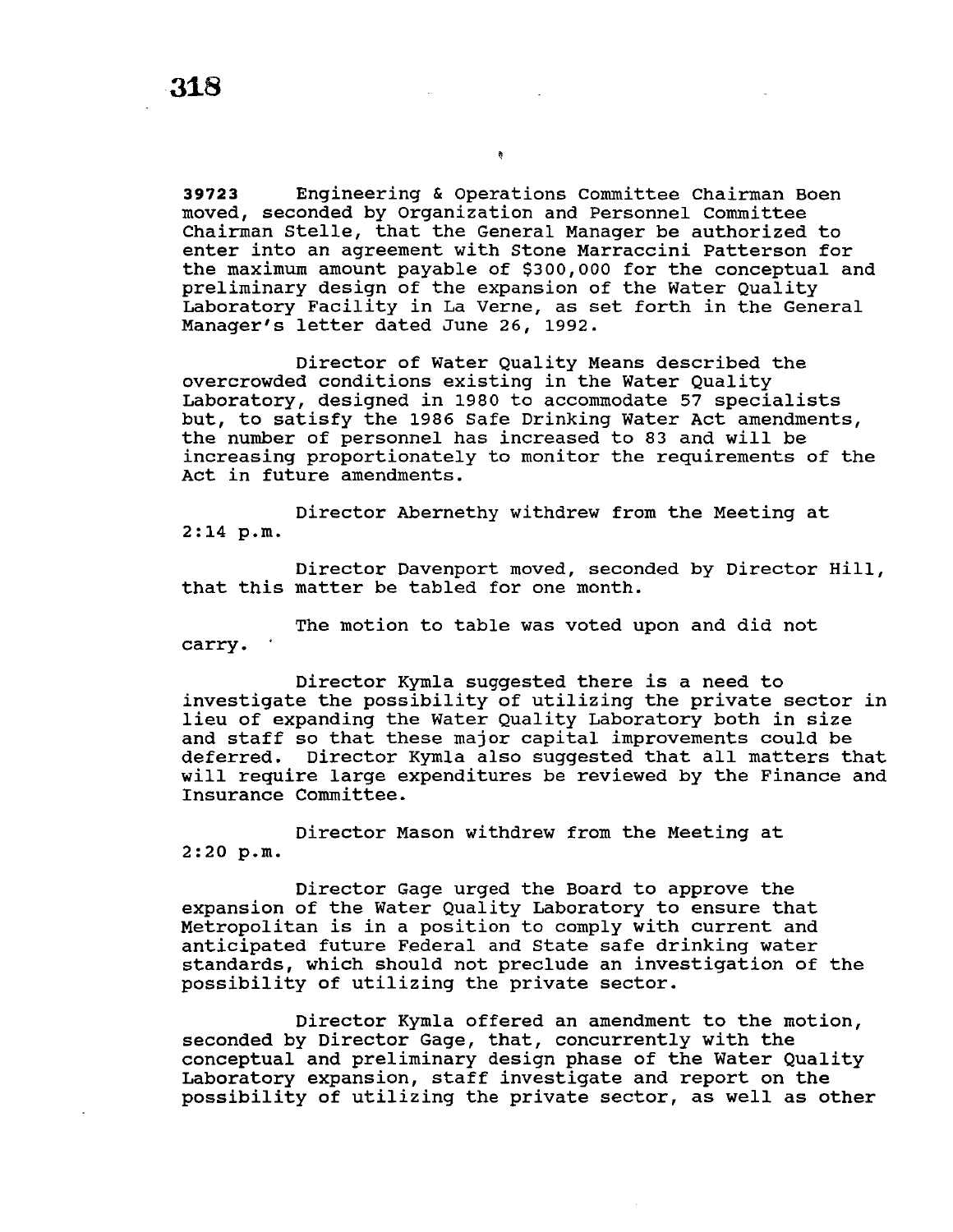alternatives that could eliminate the need for future expansion, and to submit progress reports at regular intervals. The Chair determined that the amendment was acceptable to the maker and seconder of the main motion.

The Chair called for a vote on the motion as amended. The motion was voted upon and carried.

Directors Hill and Witt withdrew from the Meeting at 2:30 p.m.

**39724** Engineering and Operations Committee Chairman Boen moved, seconded by Director Stelle and carried, authorizing the General Manager to execute a three-year lease agreement beginning August 1, 1992, between Metropolitan and Xerox Corporation for a DocuTech Production Publisher, at an estimated total cost of \$318,835, based on a monthly volume of 486,000 copies, plus applicable tax, subject to the agreement being in form approved by the General Counsel, as set forth in the General Manager's letter dated June 12, 1992.

Director Stickney stated that Director Mason is suggesting an analysis be made of furnishing lap top computers to Directors, thereby enabling electronic communication which could substantially reduce the amount of printed material.

**39725** Director Madigan moved the recommendation of the Executive Committee, seconded by Director Blake and carried, and the Board (1) withdrew its opposition to SB 2070 (Ayala) and AB 3304 (Tucker), and instructed the General Manager to seek clarification regarding the ability of Metropolitan to simultaneously levy a standby charge and an availability of service charge; and (2) authorized the Chair to extend an invitation to Senator Ayala to meet with the Executive Committee and with the Special Committee on Legislation to discuss the Senator's legislation as well as Metropolitan's long-term financial needs, revised from the recommendations contained in the letters of the General Manager dated June 17, June 24, and July 10, 1992.

**39726** Director Barker moved the recommendation of the Executive Committee, seconded by Director Kymla and carried, and the Board expressed its support of AB 1875 (Cannella), if amended, or a separate Metropolitan Water District Act vehicle, to provide additional review requirements including (1) creation of an advisory committee; (2) the limitation of concurrent assessments of connection fees and standby charges by the same agency; and (3) create a connection fee of \$500 that would increase annually by an amount equal to the

 $\frac{1}{4}$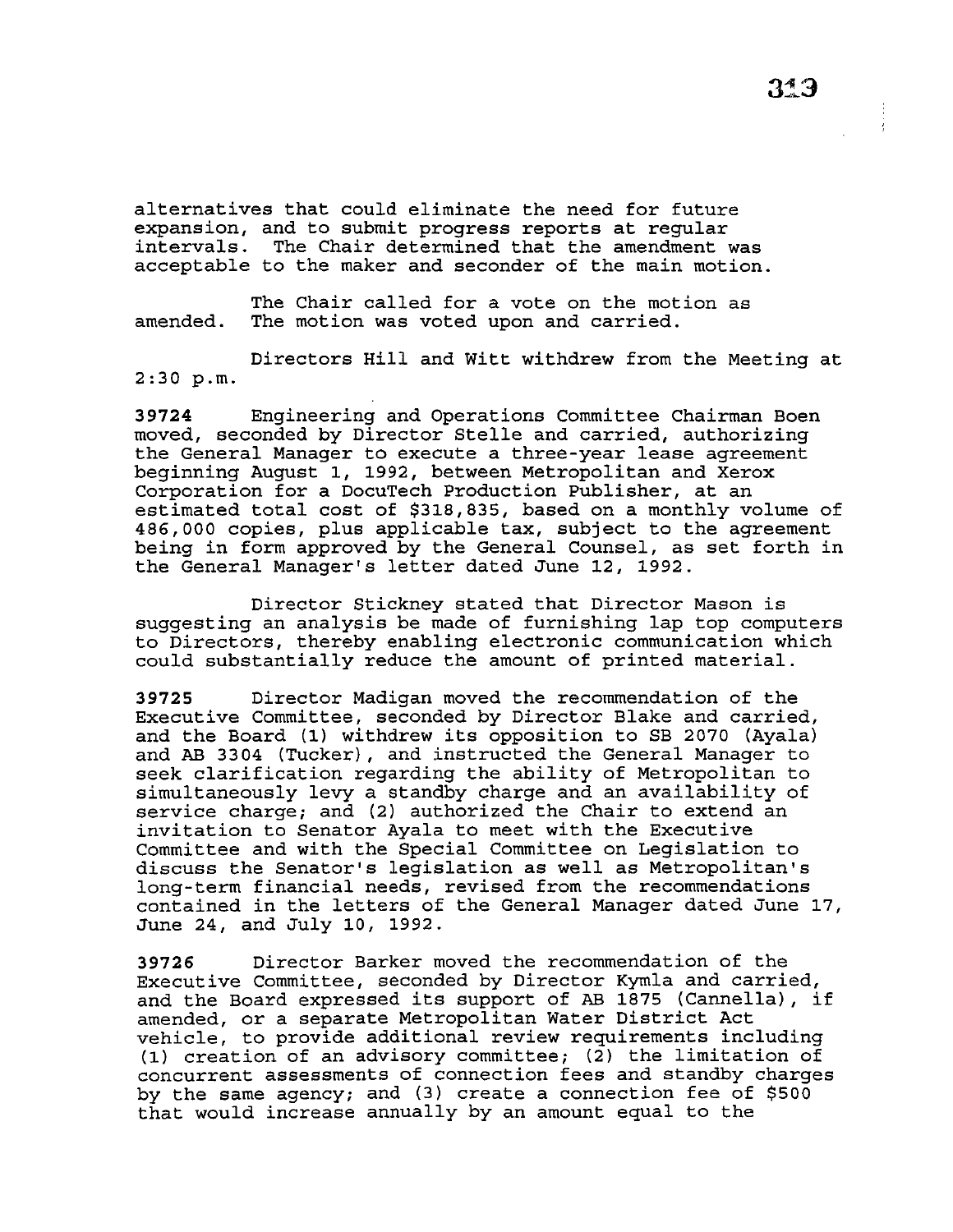percentage increase of the rate increase for treated water as of January 1 of a given year beginning January 1993 (Option 4), all as set forth in the General Manager's revised letter dated June 19, 1992.

Director Madigan requested to be recorded as abstaining.

**39727** Organization and Personnel Committee Chairman Stelle moved the recommendation contained in his letter dated July 9, 1992, seconded by Legal and Claims Committee Vice Chairman Rez and carried, and the Board unilaterally adopted the terms and conditions of employment attached to the foregoing letter for employees represented by the Supervisors and Professional Personnel Association of The Metropolitan Water District of Southern California, commencing June 21, 1992.

The Chair recognized Robin S. Hanks, representing the Supervisors and Professional Personnel Association, expressing the concerns of the members of that association regarding the action taken by the Organization and Personnel Committee and the Board in resolving, by unilateral action, the impasse. She affirmed that, irrespective of this action, all employees in this association will continue to perform responsibly, with dedication and loyalty.

Director Gage moved, seconded by Director Jones and carried, and the Board approved reconsideration of the action of the Board in connection with the salary adjustments for the Supervisors and Professional Personnel Association.

Director Stelle offered a substitute motion, seconded by Director Brick, that approval be given to the Memorandum of Understanding with the Supervisors and Professional Personnel Association, which was submitted to, and approved by, the Organization and Personnel Committee at its June 8 meeting, transmitted as an attachment to the General Manager's letter dated May 27, 1992.

The Board expressed its recognition that the employees in this association have served with loyalty and dedication, but stated in these extraordinary economic times, fiscal constraints must be applied throughout Metropolitan.

The Chair called for a vote on the substitute motion. The substitute motion was voted upon and failed.

The Chair called for a vote on the original motion The original motion was voted upon and carried.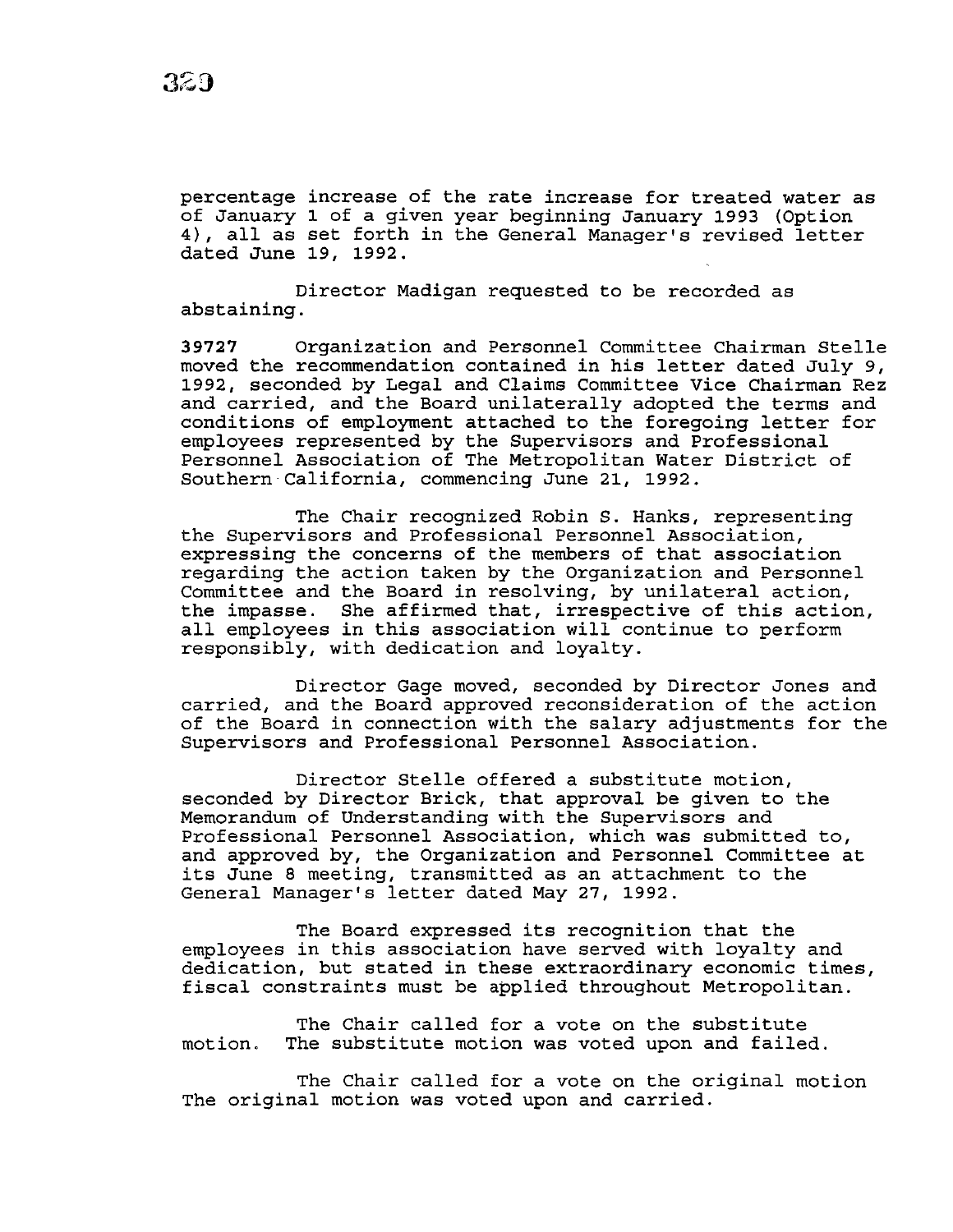Director Maulding withdrew from the Meeting at 2:45 p.m.

 $\epsilon = \pm 1$  .  $\Delta \sim 10^7$ 

**39728** Finance and Insurance committee Chairman Knauft moved, seconded by Director Jones and carried, and the Board approved the Preliminary Official statement substantially in the form of the draft transmitted with the letter jointly signed by the General Manager and the General Counsel dated June 25, 1992, and authorized the General Manager to distribute the Preliminary Official Statement to prospective purchasers of Metropolitan's bonds.

Directors Scott and Ward requested to be recorded as abstaining.

**39729** Finance and Insurance Committee Chairman Knauft moved, seconded by Director Malburg, that, by a two-thirds vote of the Board, it adopt the second supplemental resolution **(Resolution 8371)** to the master revenue bond resolution in the form transmitted with the General Manager's letter dated June 22, 1992, authorizing the issuance of Water Revenue Bonds, Issue of 1992, said Resolution entitled:

**RESOLUTION OF THE BOARD OF DIRECTORS OF THE METROPOLITAN WATER DISTRICT OF SOUTHERN CALIFORNIA AUTHORIZING THE ISSUANCE OF NOT TO EXCEED \$550,000 <sup>1</sup> 000 WATER REVENUE BONDS AND PROVIDING THE TERMS AND CONDITIONS OF SAID BONDS (SECOND SUPPLEMENTAL RESOLUTION)** 

The Chair called for a vote on the motion:

The following is a record of the vote on the motion:

Ayes: Anaheim (Dir. Kazarian, 1,507 votes), Calleguas Municipal Water District (Dirs. Miller and Ward, 2,768 votes), Central Basin Municipal Water District (Dirs. Ferguson, Ibbetson, and Malburg, 4,937 votes), Chino Basin<br>Municipal Water District (Aye: Dir. French. Absent: Dir. Municipal Water District (Aye: Dir. French. Absent: Hill. 2,795 votes), Coastal Municipal Water District (Dirs. Killefer and McMurray, 2,514 votes), Eastern Municipal Water District (Dir. Boen, 1,696 votes), Foothill Municipal Water District (Dir. O'Neil, 430 votes), Fullerton (Dir. Blake, 636 votes), Glendale (Dir. Rez, 993 votes), Las Virgenes Municipal Water District (Dir. Stelle, 765 votes), Long Beach (Dir. Lowry, 1,758 votes), Los Angeles (Ayes: Dirs. Brandt, Gage, Garcia, Kussman, Scott, and Shaw. Absent: Dirs. Abernethy and Watkins. 17,783 votes), Municipal Water District of Orange county (Ayes: Dirs. Davenport, Foley, Knauft, and Kymla. Absent: Dir. Witt. 10,441 votes), Pasadena (Dir.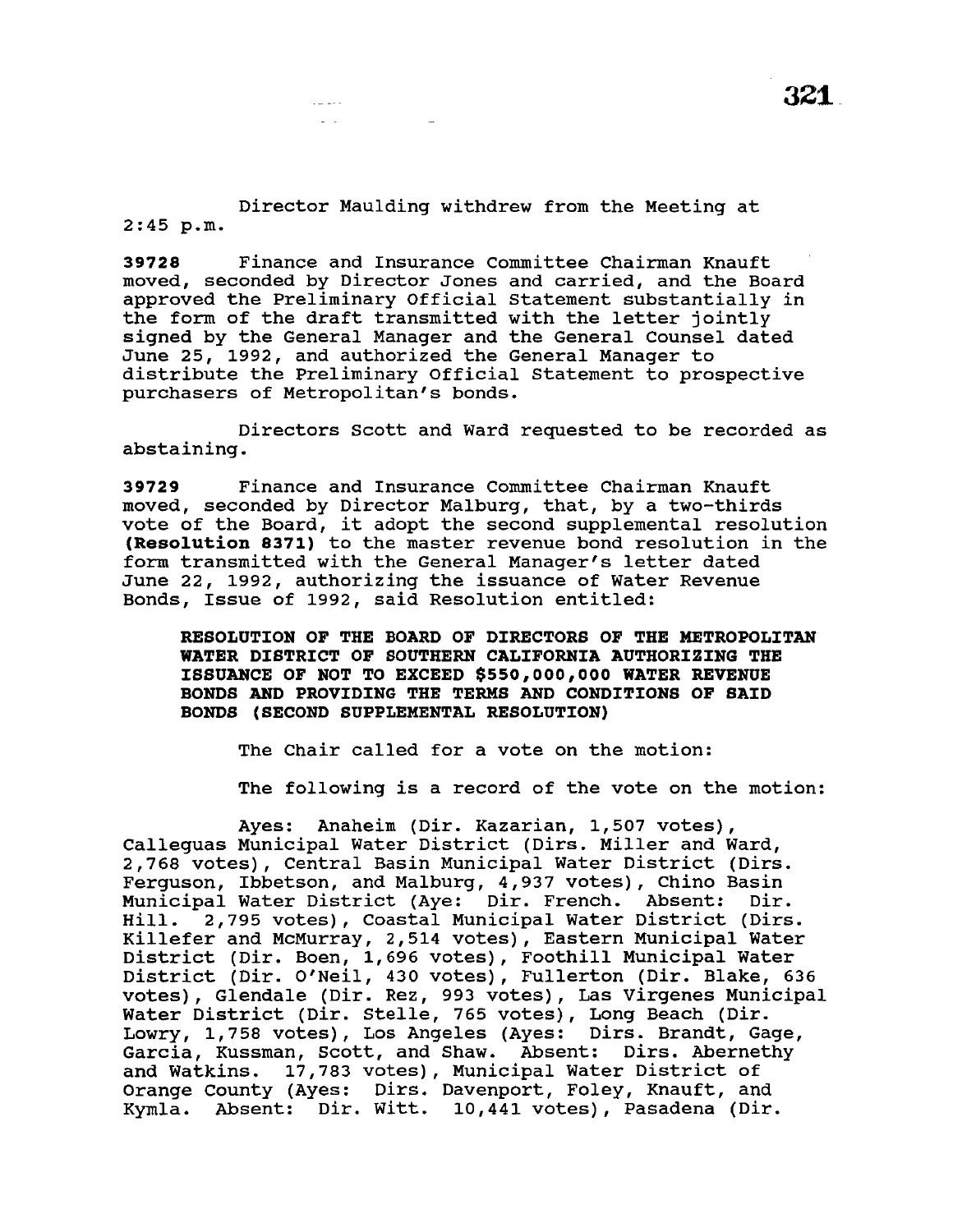Brick, 778 votes), San Diego County Water Authority (Ayes: Dirs. Griffen, Madigan, and Stickney. Absent: Dirs. Frahm, Krauel, and Mason. 12,389 votes), San Fernando (Dir. Wysbeek, 67 votes), San Marino (Dir. Morris, 154 votes), Santa Ana (Dir. Young, 1,103 votes), Three Valleys Municipal water District (Dir. Milne, 2,191 votes), Upper San Gabriel Valley Municipal Water District (Aye: Dir. Jones. Absent: Dir. Maulding. 3,037 votes), West Basin Municipal Water District (Dirs. Barker, Goldsworthy, and stuart, 5,874 votes), Western Municipal Water District of Riverside County (Dir. Krieger, 2,371 votes). Total 76,987 votes. 2,371 votes). Total 76,987 votes.

Noes: None.

Abstains: None.

Absent: Beverly Hills (Dir. Webster, 846 votes), Burbank (Dir. Stamper, 733 votes), Compton (Dir. Murph, 129 votes), Santa Monica (Dir. Reed, 853 votes), Torrance (Dir. Brewer, 1,031 votes). Total 3,592 votes.

The Chair declared **Resolution 8371** carried by a unanimous vote, representing more than the required two-thirds vote.

**39730** Organization and Personnel Committee Chairman Stelle moved, seconded by Legal and Claims Committee Vice Chairman Rez and carried, and the Board approved the Memoranda of Understanding attached to the General Manager's letter of June 29, 1992, to be executed by the General Manager and (1) the Management and Professional Employees Association of The Metropolitan water District of Southern California, and (2) the Association of confidential Employees of The Metropolitan Water District of Southern California.

The Chair recognized Edward A. Rigdon, President of the Management and Professional Employees Association; and Sheila H. Landsman, President of the Association of Confidential Employees; each expressing the concerns of their respective membership because of the apparent failure in the bargaining process, the inequity in the salary adjustments, and the problems that can occur due to the inequity. Nevertheless, each said, the employees in these associations will continue to serve loyally, perform in a professional manner, and carry out the mission of the Metropolitan Water District.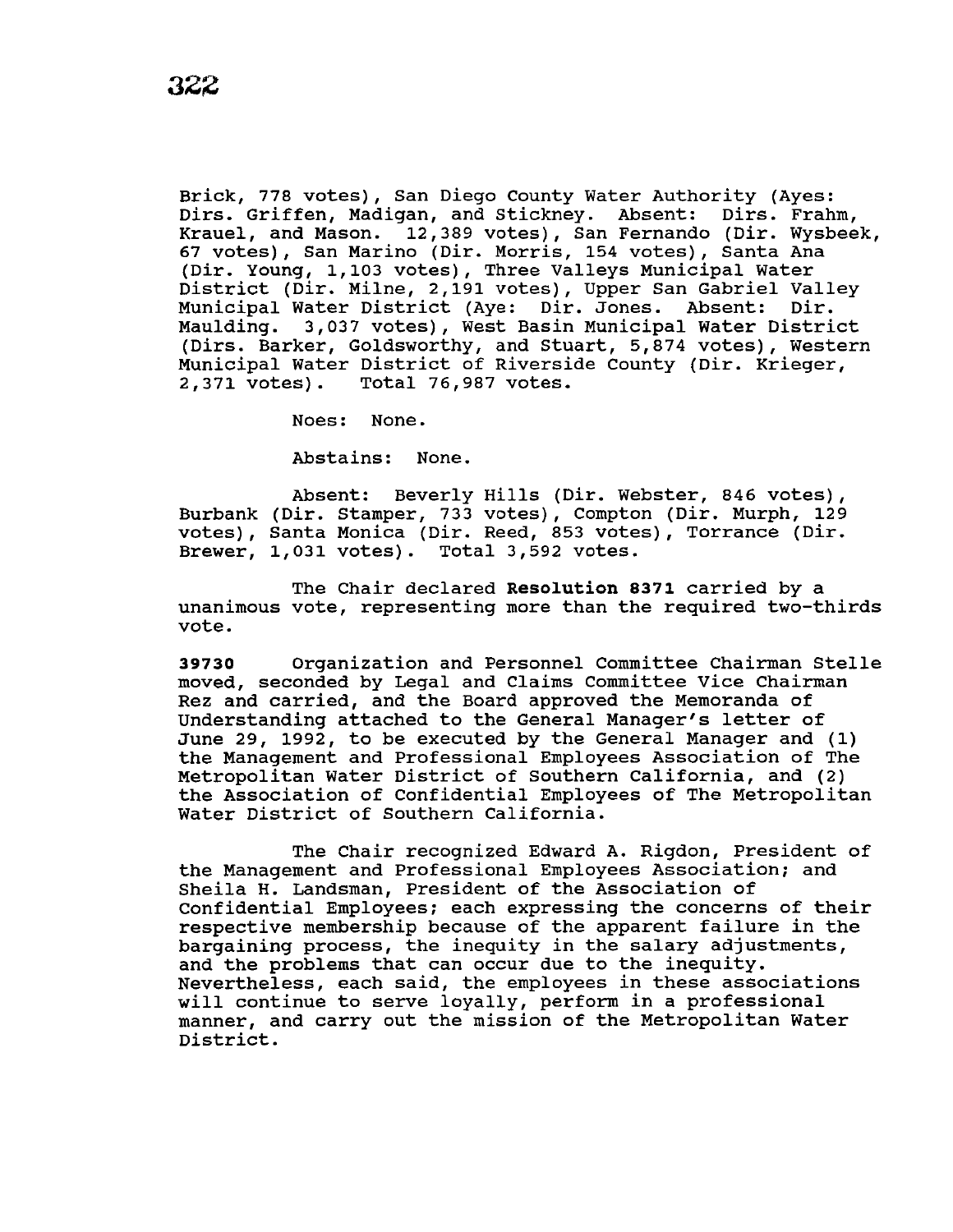**39731** Organization and Personnel Committee Chairman Stelle moved, seconded by Director Shaw and carried, (1) adopting **Resolution 8372** attached to the General Manager's letter dated June 24, 1992, increasing the District's contributions to the medical plans maintained by the Public Employees' Medical and Hospital Care Act for all employees and annuitants, said increases to be effective August 1, 1992 through July 31, 1993; and (2) amending Section 6522 of the Administrative Code to read as shown in Attachment B to the General Manager's letter; said resolution entitled:

# **RESOLUTION FIXING THE EMPLOYER'S CONTRIBUTION UNDER THE PUBLIC EMPLOYEES' MEDICAL AND HOSPITAL CARE ACT**

**39732** Organization and Personnel Committee Chairman Stelle moved, seconded by Director Kussman and carried, authorizing, effective June 21, 1992, the flat rate annual salary for each Department Head as set forth below (remaining at the same rate as fiscal. year 1991-92), and that all fringe benefits available to other employees be made available to the Department Heads, as set forth in the Organization and Personnel Committee Chairman's letter dated June 24, 1992:

|         |  | General Manager -- \$189,000 |
|---------|--|------------------------------|
|         |  | General Counsel -- \$149,100 |
| Auditor |  | $--$ \$100,275               |

**39733** Organization and Personnel Committee Chairman Stelle moved, seconded by Director Stuart and carried, authorizing (1) an increase, effective June 21, 1992, of 3.57% in the salaries of all unrepresented classifications, except for the positions of Assistant General Manager, Assistant General Counsel, and Assistant Auditor as the incumbents have requested their salaries not be adjusted; (2) amending Administrative Code Section 6500 to reflect these increases as shown in Attachment A to the General Manager's letter dated June 24, 1992; and (3) changes in the level of benefits for unrepresented employees resulting in increased medical contributions and dental provisions, and participation in a group vision care plan, with this increase in the level of benefits to be consistent with increases previously authorized by the Board for employees represented by the Employees Association and the Association of Confidential Employees.

**39734** Organization and Personnel Committee Chairman Stelle moved, seconded by Director Lowry and carried, amending Sections 6506, 6523, and 6524 of the Administrative Code, and adding Section 6534 to the Code, to read as shown in Attachment A to the General Manager's letter dated June 24,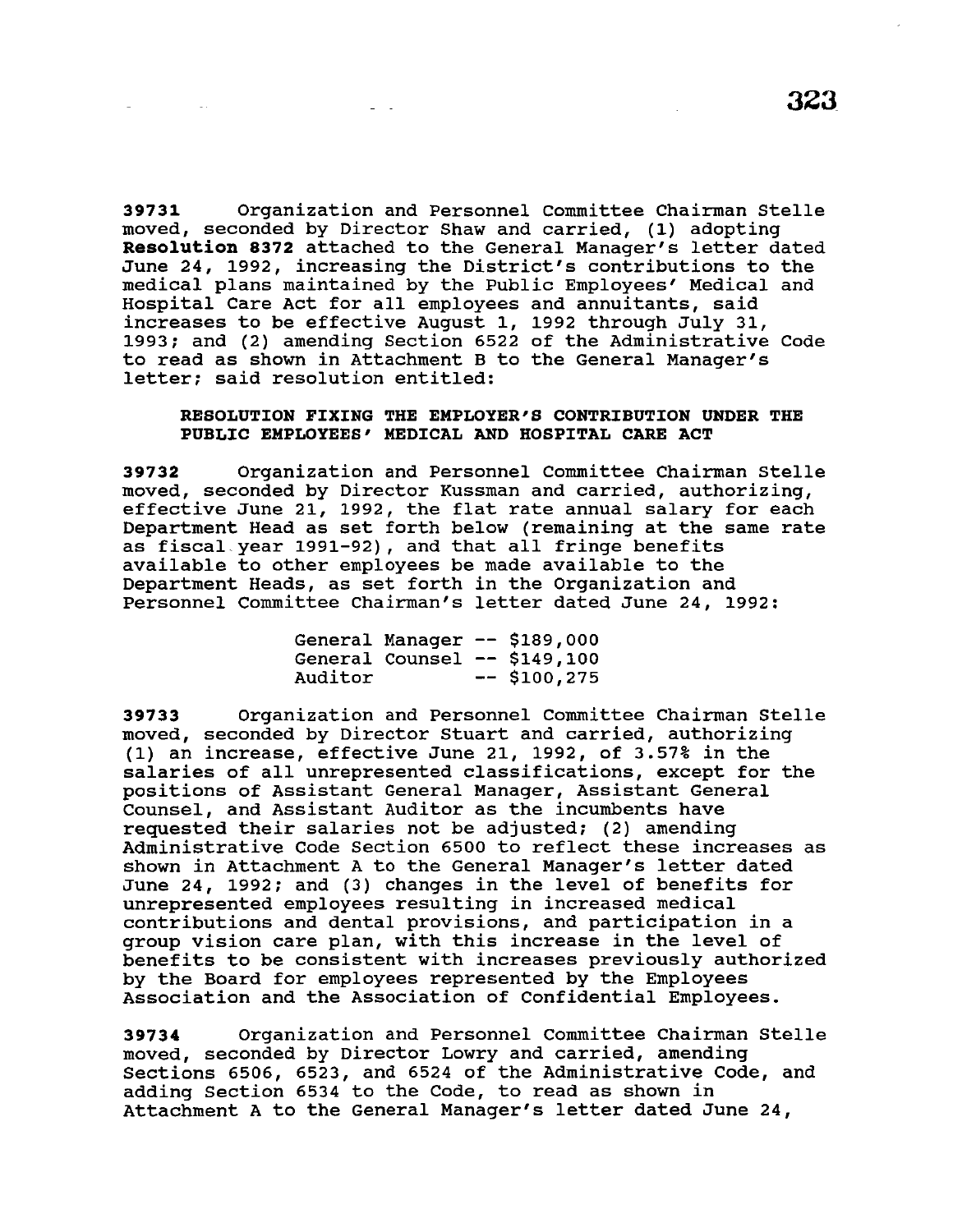1992, to implement changes in benefits for unrepresented managers.

**39735** The Chair announced that Agenda Item 8-8, the General Manager's letter dated June 10, 1992, regarding contracts with temporary employment agencies, has been deferred.

**39736** The Chair announced that Agenda Item 8-9, the General Manager's letter dated June 26, 1992, regarding contracts with employment service agencies and consultants for the Engineering Division, has been deferred.

**39737** Organization and Personnel Committee Chairman Stelle moved, seconded by Engineering and Operations Committee Chairman Been, that the General Manager be authorized to execute a consulting agreement with The Ralph M. Parsons Company, on a time and materials basis not to exceed \$6,000,000, to perform Program Management Services during the design phase of the Eastside Reservoir Project, subject to the agreement being in form approved by the General Counsel, as set forth in the General Manager's letter dated July 7, 1992.

Director Killefer asked about the status of the Environmental Impact Report. General Counsel Vendig advised that the Board certified the Environmental Impact Report last year, but extensions to October of 1992 have been granted to the Hemet Unified School District to determine if it wishes to litigate issues under CEQA. Mr. Vendig stated that this circumstance does not jeopardize the integrity of the project. Discussions continue with representatives of the Hemet Unified School District, and it appears a successful conclusion can be reached, he said.

Director Kymla suggested that it become the practice for contracts involving expenditures of this magnitude be reviewed by the Finance and Insurance Committee to investigate and determine if there are potential risks.

Director Shaw withdrew from the Meeting at 3:22 p.m.

The Chair called for a vote on the motion. The motion was voted upon and carried.

Directors Morris and Scott requested to be recorded as abstaining.

Directors French and Kymla requested to be recorded as voting no.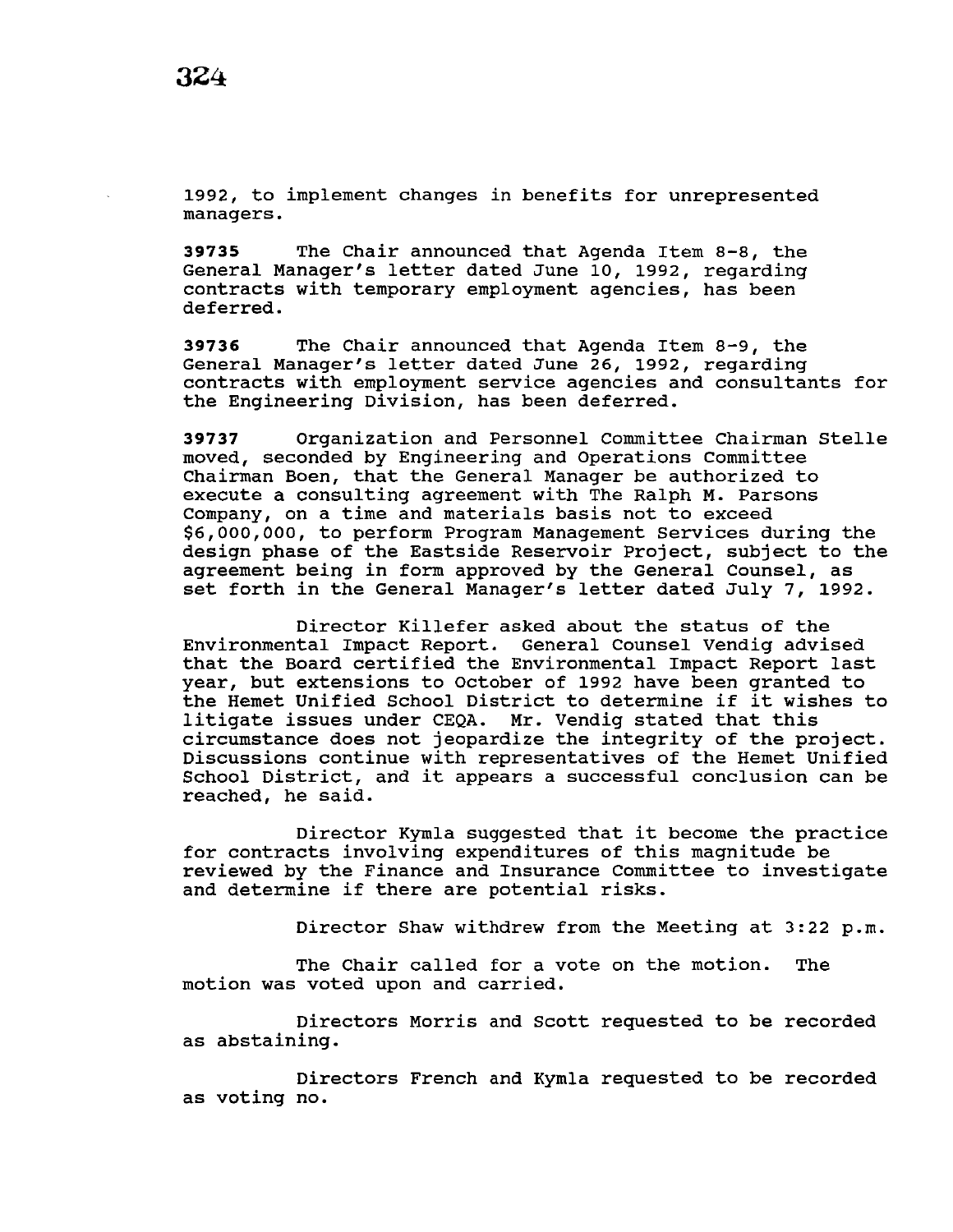**39738** Engineering and Operations Committee Chairman Boen moved, seconded by Organization and Personnel Committee Chairman Stelle and carried, authorizing the General Manager to amend Agreement No. 2437 with Intergraph corporation to increase the maximum amount payable from \$3 million to a total of \$6.5 million, to purchase budgeted computer software, hardware, training, maintenance, and support services for Eastside Reservoir and other capital projects, subject to the amendment being in form approved by the General Counsel, as set forth in the General Manager's letter dated June 26, 1992.

 $\sim 1000$ 

Directors French and Kymla requested to be recorded as voting no.

Director Scott requested to be recorded as abstaining.

 $\mathcal{L}^{\mathcal{L}}(\mathcal{L}^{\mathcal{L}}(\mathcal{L}^{\mathcal{L}}(\mathcal{L}^{\mathcal{L}}(\mathcal{L}^{\mathcal{L}}(\mathcal{L}^{\mathcal{L}}(\mathcal{L}^{\mathcal{L}}(\mathcal{L}^{\mathcal{L}}(\mathcal{L}^{\mathcal{L}}(\mathcal{L}^{\mathcal{L}}(\mathcal{L}^{\mathcal{L}}(\mathcal{L}^{\mathcal{L}}(\mathcal{L}^{\mathcal{L}}(\mathcal{L}^{\mathcal{L}}(\mathcal{L}^{\mathcal{L}}(\mathcal{L}^{\mathcal{L}}(\mathcal{L}^{\mathcal{L$ 

**Contractor** 

**39739** The Chair announced that Agenda Item 8-12, the General Manager's letter dated June 26, 1992, regarding Appropriation No. 640 for the repair of the Garvey Reservoir, and the certification of environmental documentation, has been deferred.

**39740** Finance and Insurance Committee Chairman Knauft moved, seconded by Engineering and Operations Committee Chairman Boen and carried, (1) authorizing Revision No. 3 to Appropriation No. 550, an increase of \$8,000,000 to a total of \$25,700,000 from the 1991 Revenue Bond Construction Fund, to finance additional work required for the enlargement of the Washwater Reclamation Facility and plant modifications at the Robert B. Diemer Filtration Plant: and (2) consistent with the provisions of Administrative Code Section 8114, authorizing the General Manager to have the above work accomplished, and delegating to the General Manager the authority to award contracts, subject to the contracts being in form approved by the General Counsel, as set forth in the General Manager's letter dated June 26, 1992.

Directors Morris and Scott requested to be recorded as abstaining.

**39741** Finance and Insurance Committee Chairman Knauft moved, seconded by Engineering and Operations Committee Chairman Boen and carried, (1) authorizing Revision No. 1 to Appropriation No. 562, an increase of \$10,000,000 to a total of \$24,000,000 from the Pay-As-You-Go Fund, for construction of the Etiwanda Power Plant: and (2) awarding a contract in the amount of \$3,820,000 to Advance Constructors for construction of the Etiwanda Power Plant, and that after the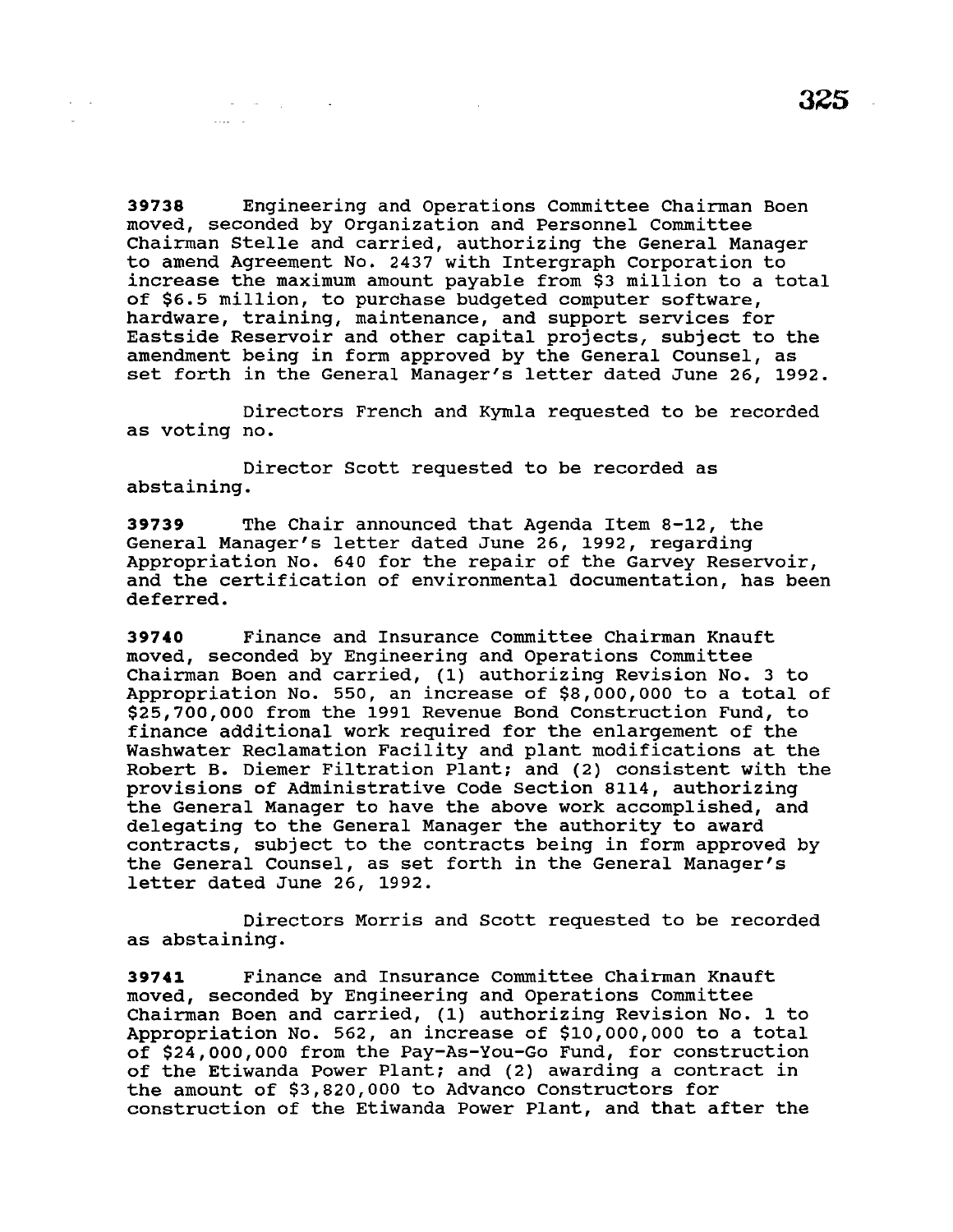no.

contract has been executed, authorized the General Manager to reject all other bids, as set forth in the General Manager's letter dated June 26, 1992.

Director Scott requested to be recorded as abstaining.

Director Madigan withdrew from the meeting at 3:30 p.m.

**39742** Legal and Claims Committee Vice Chairman Rez moved, seconded by Organization and Personnel Committee Chairman Stelle and carried, authorizing the General Counsel to contract for the services of the following listed law firms to represent the District in eminent domain litigation by or against the District for a three-year period commencing on August 1, 1991, at the indicated rates as set forth in the General Counsel's letter dated June 11, 1992, subject to annual adjustment beginning July 1, 1993, by mutual agreement between each firm and the General Counsel:

> Hill, Farrer & Burrill, with the responsible attorney being Kevin H. Brogan, at a blended rate of \$165 per hour for attorneys;

Best, Best & Krieger, with the responsible attorney being Kendall H. MacVey, at a blended rate of \$150 per hour for attorneys; services for paralegal and legal assistants at a rate of \$90 per hour;

Avila & Putnam, with the responsible attorney being Joseph s Avila, at a blended rate of \$150 per hour for attorneys, law clerk \$65 per hour; paralegal \$50 per hour; and

In the event that, in the General Counsel's judgment, the services of an additional firm are required, McCormick, Kidman & Behrens, with the responsible attorney being H. L. (Mike) McCormick, at a blended rate of \$150 per hour.

Director French requested to be recorded as voting

**39743** Water Problems Committee Chairman Barker moved, seconded by Director Stelle and carried, and the Board (1) prior to reaching a decision on this action, considered the environmental effects of the proposed annexation as shown *in*  the Negative Declaration; and (2) adopted **Resolution 8373**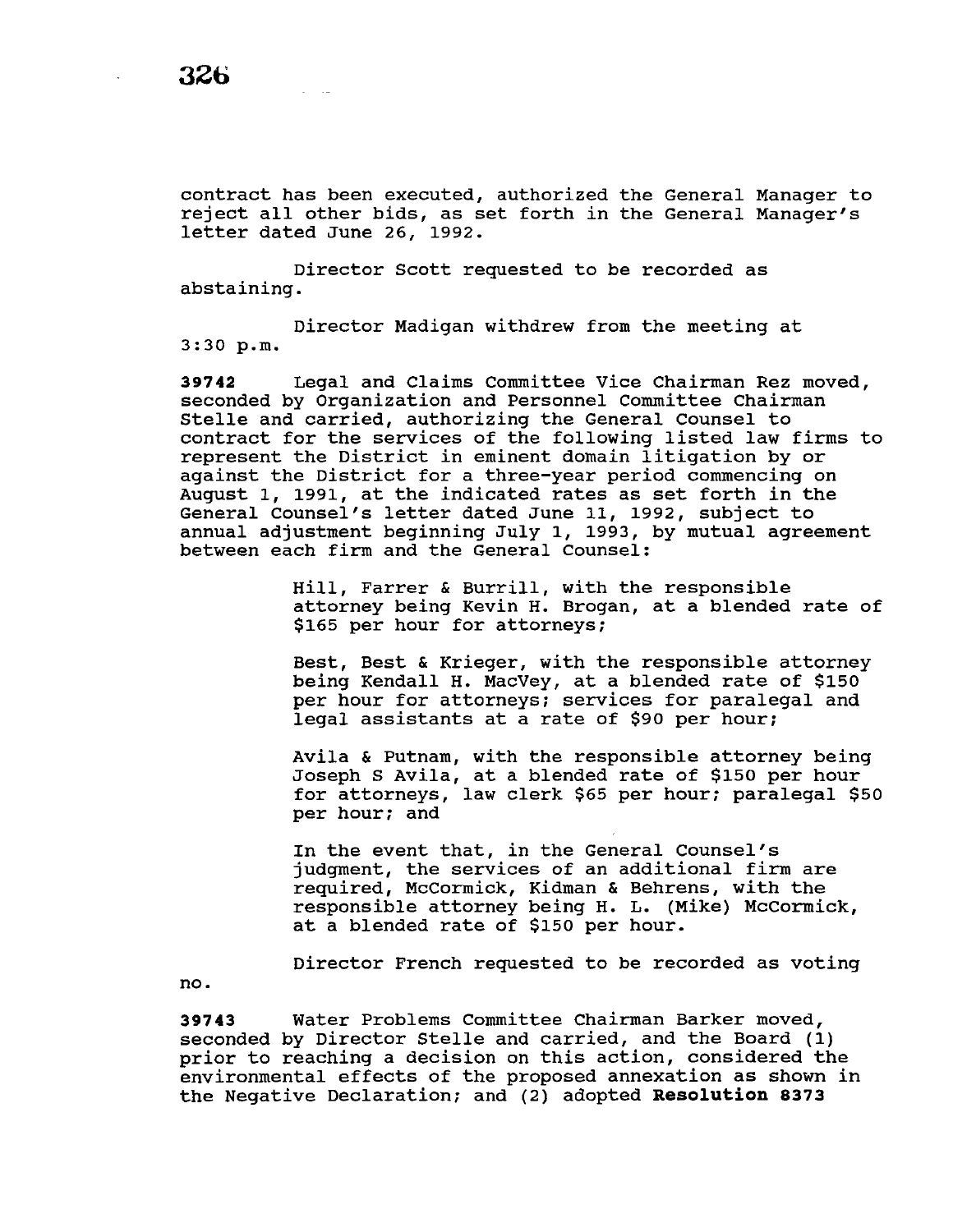transmitted with the General Manager's letter dated June 23, 1992, granting Eastern Municipal Water District's request for consent to the concurrent annexation of the Fifty-Fourth Fringe Area to Eastern and Metropolitan, and fixing Metropolitan's terms and conditions for the annexation, including a cash payment of \$7,476.16, if completed in calendar year 1992, with the Resolution to include Metropolitan's standard provisions, said resolution entitled:

**RESOLUTION OF THE BOARD OF DIRECTORS OF THE METROPOLITAN WATER DISTRICT OF SOUTHERN CALIFORNIA CONSENTING TO THE ANNEXATION OF FIFTY-FOURTH FRINGE AREA ANNEXATION UPON CONCURRENT ANNEXATION TO EASTERN MUNICIPAL WATER DISTRICT AND FIXING THE TERMS AND CONDITIONS OF SAID ANNEXATION TO THE METROPOLITAN WATER DISTRICT OF SOUTHERN CALIFORNIA** 

Directors Brandt, Gage, and Scott requested to be recorded as voting no.

**39744** water Problems Committee Chairman Barker moved, seconded by Finance and Insurance Committee Chairman Knauft and carried, approving the amendment of Section 3300 of the Administrative Code to reflect the new method of calculating the annexation charge as shown on Attachment A to the General Manager's letter dated June 29, 1992, as follows:

- 1. For annexations which have received informal or formal approval prior to July 14, 1992, and completed prior to June 30, 1993, the charge shall be as determined by the General Manager, but not less than \$832 per acre.
- 2. For all other annexations, the annexation charge shall be \$2,116 per acre.

Director Scott requested to be recorded as voting

no.

**39745** Engineering and Operations Committee Chairman Been moved, seconded by Land Committee Vice Chairman Kussman and carried, authorizing the General Manager to enter into a Memorandum of Understanding with the United States Department of the Interior Bureau of Land Management and the Riverside county Habitat Conservation Agency and related documentation for the purposes of acquisition of inundation rights in certain land required for the Eastside Reservoir Project owned by the United States of America in exchange for certain lands owned by Metropolitan in the Potrero Valley, substantially as described in the General Manager's letter dated June 26, 1992,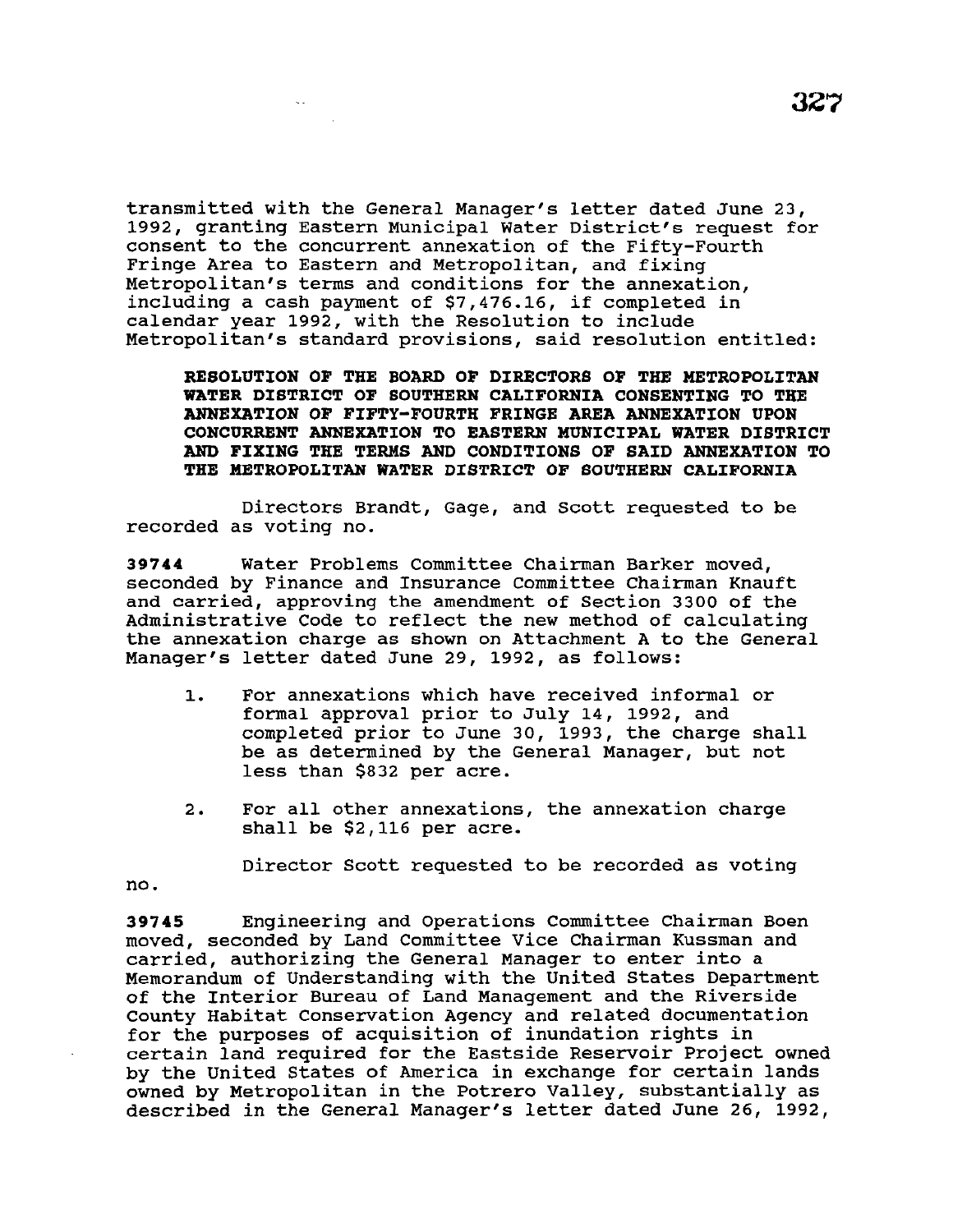subject to the documentation being in form approved by the General counsel.

**39746** Land Committee Vice Chairman Kussman moved, seconded by Director Blake and carried, approving the recommendation contained in the General Manager's confidential letter dated June 18, 1992, thereby authorizing the acquisition of Parcel 144-1-145 from Jack and Lian N. Wybenga for the Eastside Reservoir property.

**39747** Engineering and Operations Committee Chairman Boen moved, seconded by Land Committee Vice Chairman Kussman and carried, authorizing the General Manager to (1) enter into a Management Agreement and related documents for implementation of the Southwestern Riverside County Multi-species HCP/Reserve Plan; and (2) enter into an Enrollment Agreement and related documents to enroll the Southwestern Riverside County Multispecies HCP/Reserve Plan and the Lake Mathews Multi-species HCP/Reserve Plan in the State of California Natural Community Conservation Planning Coastal Sage Scrub Program, subject to the agreements being in form approved by the General Counsel, as set forth in the General Manager's letter dated June 16, 1992.

Director French requested to be recorded as voting

no.

**39748** Director Barker moved the recommendation of the Executive Committee, seconded by Director Boen and carried, and the Board opposed, unless amended, SB 929 (Presley), and authorized the General Manager to (1) seek amendments to SB 929 consistent with the objectives expressed in the General Manager's revised letter of July 6, 1992; and (2) take no action on ACA 44 (Farr), relating to the Economic and Environmental Recovery Act.

Director Scott requested to be recorded as abstaining.

**39749** The Chair announced that Agenda Item 9-19, the General Manager's letter dated June 16, 1992, reporting on Program Management Consulting Service for the Eastside Reservoir Project, has been withdrawn.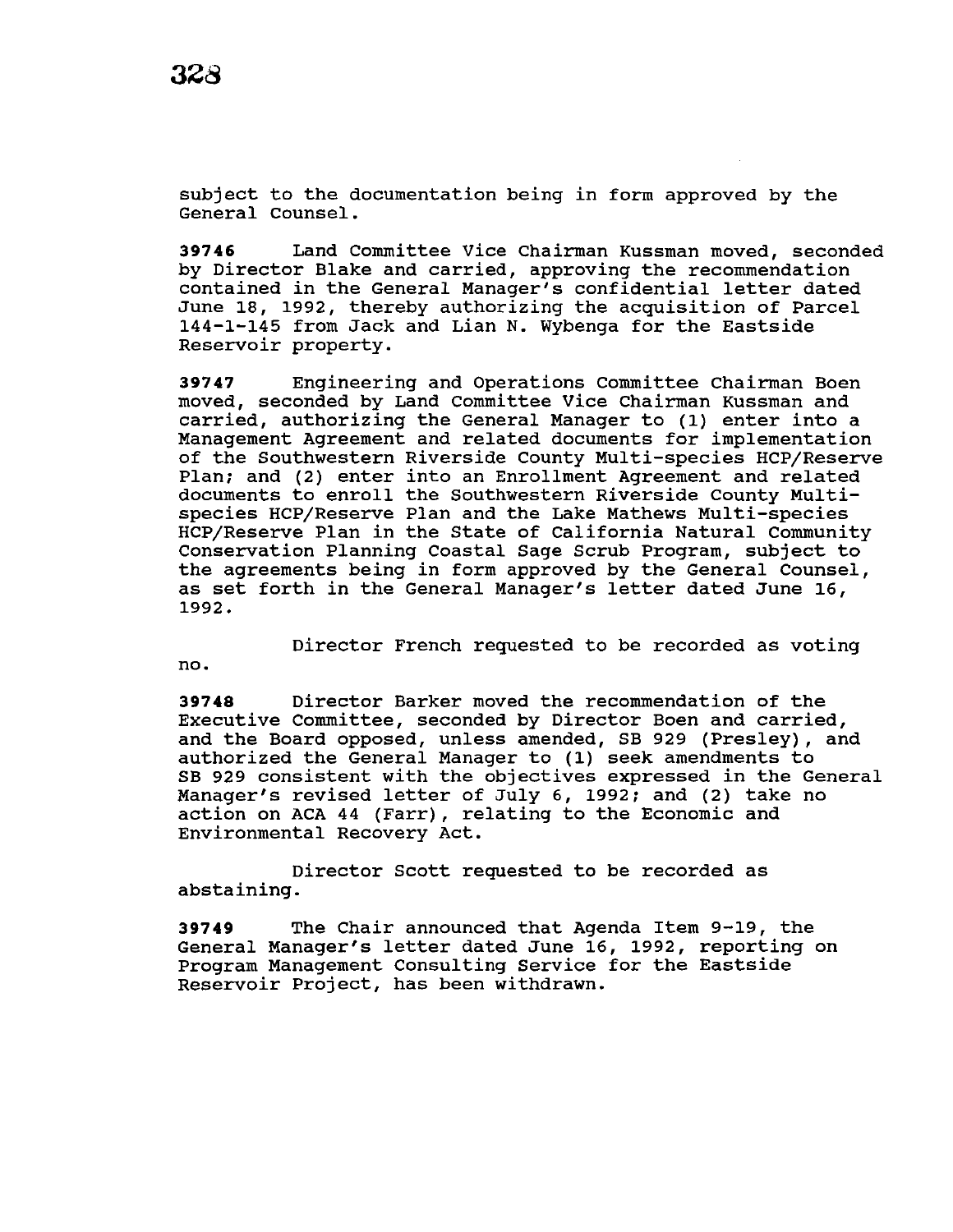**39750** The following listed communications were presented for the information of the Board:

- a. Reports of the General Manager
	- i. Activities for the month of June, dated June 30, 1992
	- ii. Operating data for the month of May, dated June 23, 1992.
- b. Report of the General Counsel on the activities of the Legal Department for the month of June, dated June 30, 1992.
- c. Report of the Auditor on the activities of the Audit Department for the month of June, dated July 7, 1992.
- d. Letter of the General Manager dated June 26, 1992, transmitting the financial report for the month of May.
- e. Letter of the General Manager dated June 16, 1992, reporting on use of lands at the Santa Rosa Plateau and the Shipley Reserve for upland habitat mitigation.
- f. Letter of the General Manager dated June 30, 1992, reporting on arsenic in groundwater supplies.
- g. Letter of the General Manager dated June 23, 1992, submitting a status report on the progress of Phase Zero of the Information systems Strategic Plan.
- h. Letter of the General counsel dated June 11, 1992, transmitting the Cash Basis Financial Statements, as of March 31, 1992, and Report of Independent Auditors.
- i. Letter of the General Manager dated June 16, 1992, reporting on college savings bonds.
- j. Letter of the General Manager dated June 24, 1992, submitting response to Special Budget Committee Recommendations made at the 1992-93 Budget Workshop.
- k. Letter of the General Manager dated June 30, 1992, regarding the revenue design study.